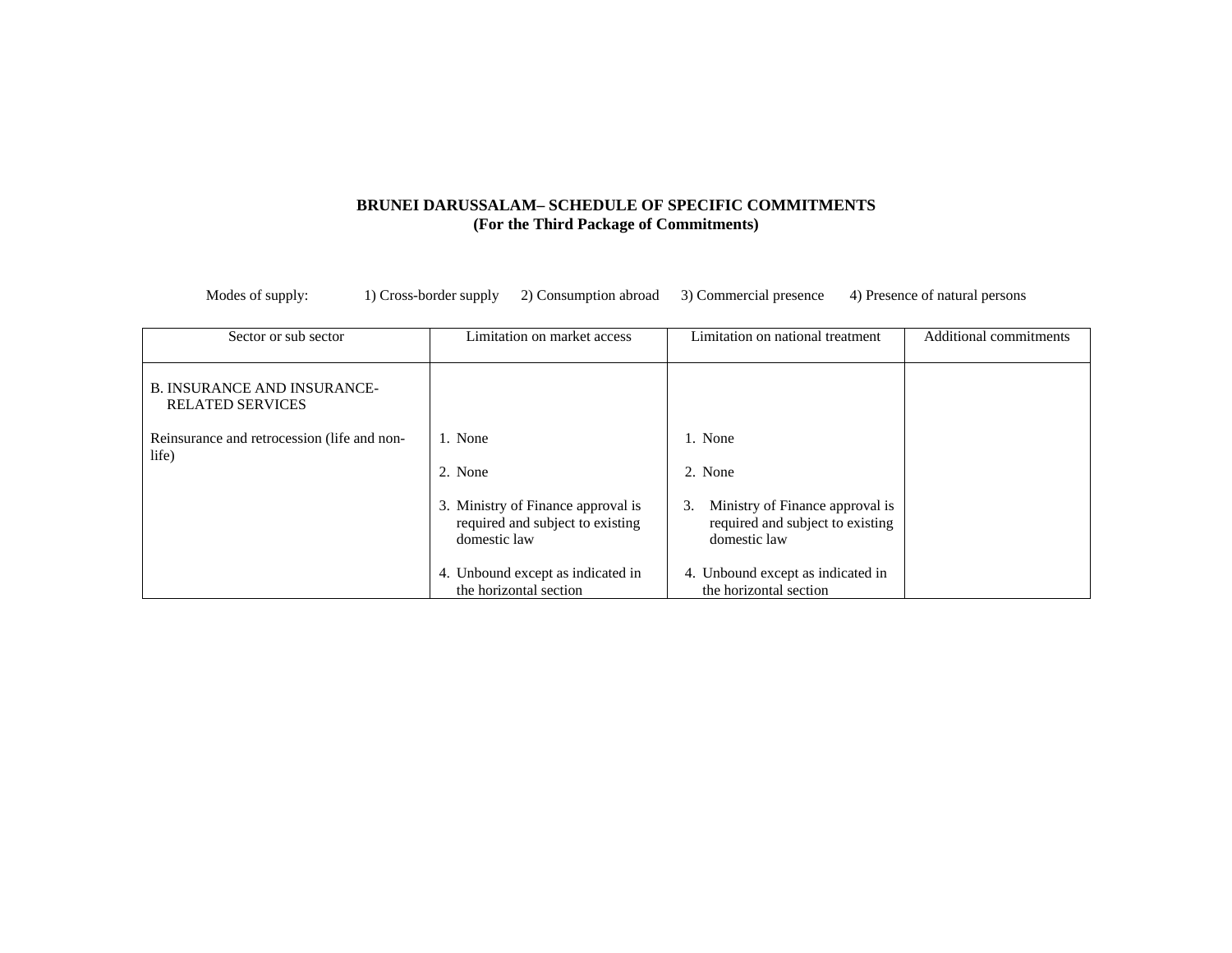| Sector or sub sector                          | Limitation on market access                                                                                                                                                                                                                                                                                                                                                                                                                                                 | Limitation on national treatment                                                              | Additional commitments |
|-----------------------------------------------|-----------------------------------------------------------------------------------------------------------------------------------------------------------------------------------------------------------------------------------------------------------------------------------------------------------------------------------------------------------------------------------------------------------------------------------------------------------------------------|-----------------------------------------------------------------------------------------------|------------------------|
| All insurance and insurance-related services  |                                                                                                                                                                                                                                                                                                                                                                                                                                                                             |                                                                                               |                        |
| (a) Life insurance services<br>(CPC 81211)    | 1. Natural or juridical person can<br>enter into contract only with the<br>insurance companies licensed to<br>carry out insurance business in the<br>Kingdom of Cambodia<br>2. None<br>3. None<br>4. Unbound, except as indicated in<br>the horizontal section                                                                                                                                                                                                              | 1. None<br>2. None<br>3. None<br>4. Unbound, except as indicated in<br>the horizontal section |                        |
| (b) Non-life insurance services<br>(CPC 8129) | 1. None for marine, aviation, and<br>transport insurance from 1 January<br>2009, or once a law has been<br>passed, the appropriate regulations<br>in place and a local firm<br>authorized, whichever comes first.<br>Until the conditions above are<br>met, marine, aviation and<br>transport insurance services may<br>be supplied by insurance<br>companies licensed to carry out<br>insurance business in the<br>Kingdom of Cambodia<br>For all other non-life insurance | 1. None                                                                                       |                        |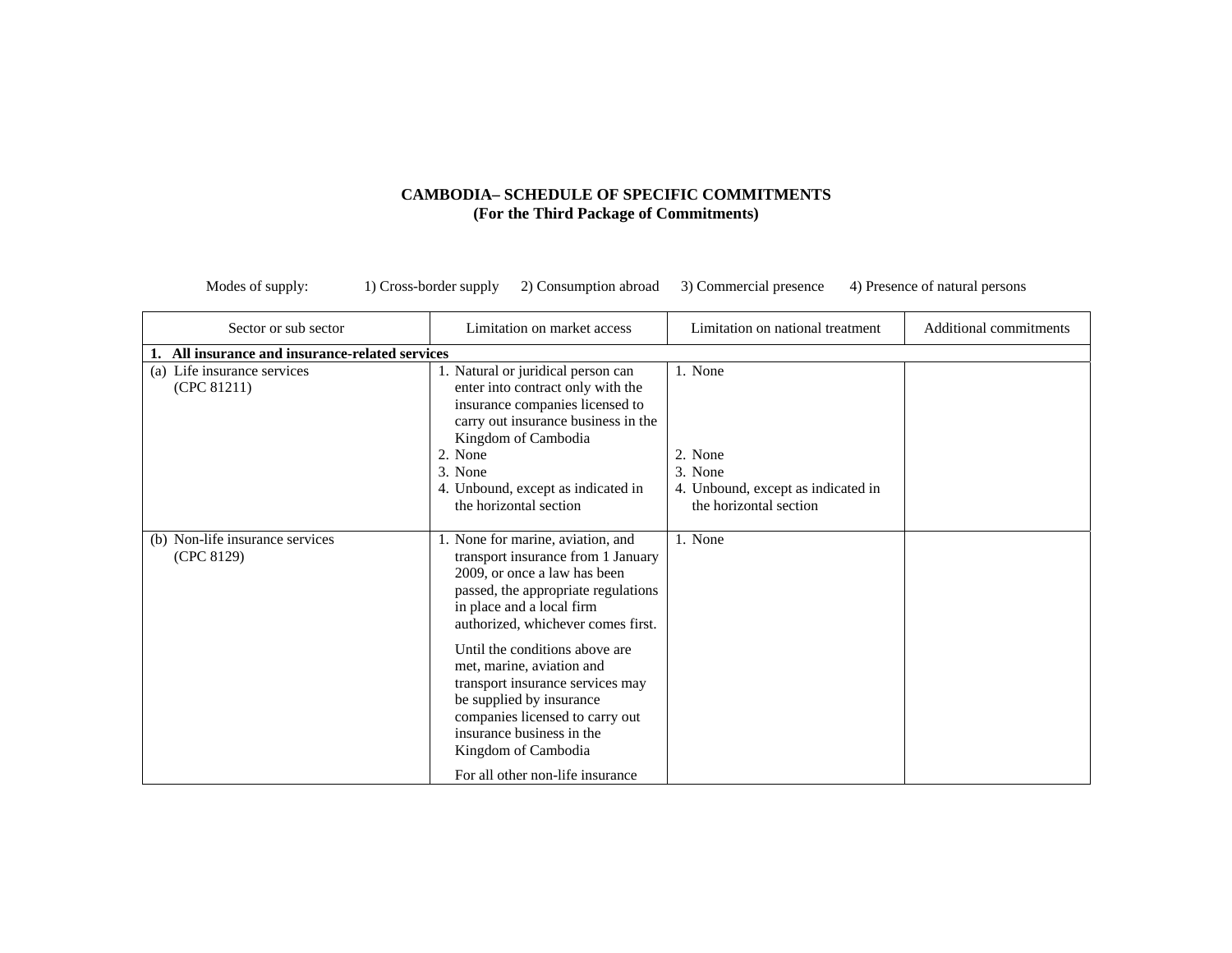| Sector or sub sector                               | Limitation on market access                                                                                                                                                                                                                                                                                                                                                                                                                                                       | Limitation on national treatment                                                              | Additional commitments |
|----------------------------------------------------|-----------------------------------------------------------------------------------------------------------------------------------------------------------------------------------------------------------------------------------------------------------------------------------------------------------------------------------------------------------------------------------------------------------------------------------------------------------------------------------|-----------------------------------------------------------------------------------------------|------------------------|
|                                                    | services, natural or juridical<br>persons can enter into contract<br>only with the insurance companies<br>licensed to carry out insurance<br>business in the Kingdom of<br>Cambodia<br>2. None<br>3. None<br>4. Unbound, except as indicated in<br>the horizontal section                                                                                                                                                                                                         | 2. None<br>3. None<br>4. Unbound, except as indicated in<br>the horizontal section            |                        |
| Reinsurance and retrocession<br>(c)<br>(CPC 81299) | 1. None, except companies must<br>reinsure 20% of their risk in<br>Cambodia Re until 31 December<br>2007. Insurance contracts of total<br>sum insured of less than or equal to<br>USD 500,000 must be reinsured<br>locally until 31 December 2007.<br>Thereafter, none.<br>2. None<br>3. None, except companies must<br>reinsure 20% of their risk in<br>Cambodia Re until 31 December<br>2008. Thereafter, none.<br>4. Unbound, except as indicated in<br>the horizontal section | 1. None<br>2. None<br>3. None<br>4. Unbound, except as indicated in<br>the horizontal section |                        |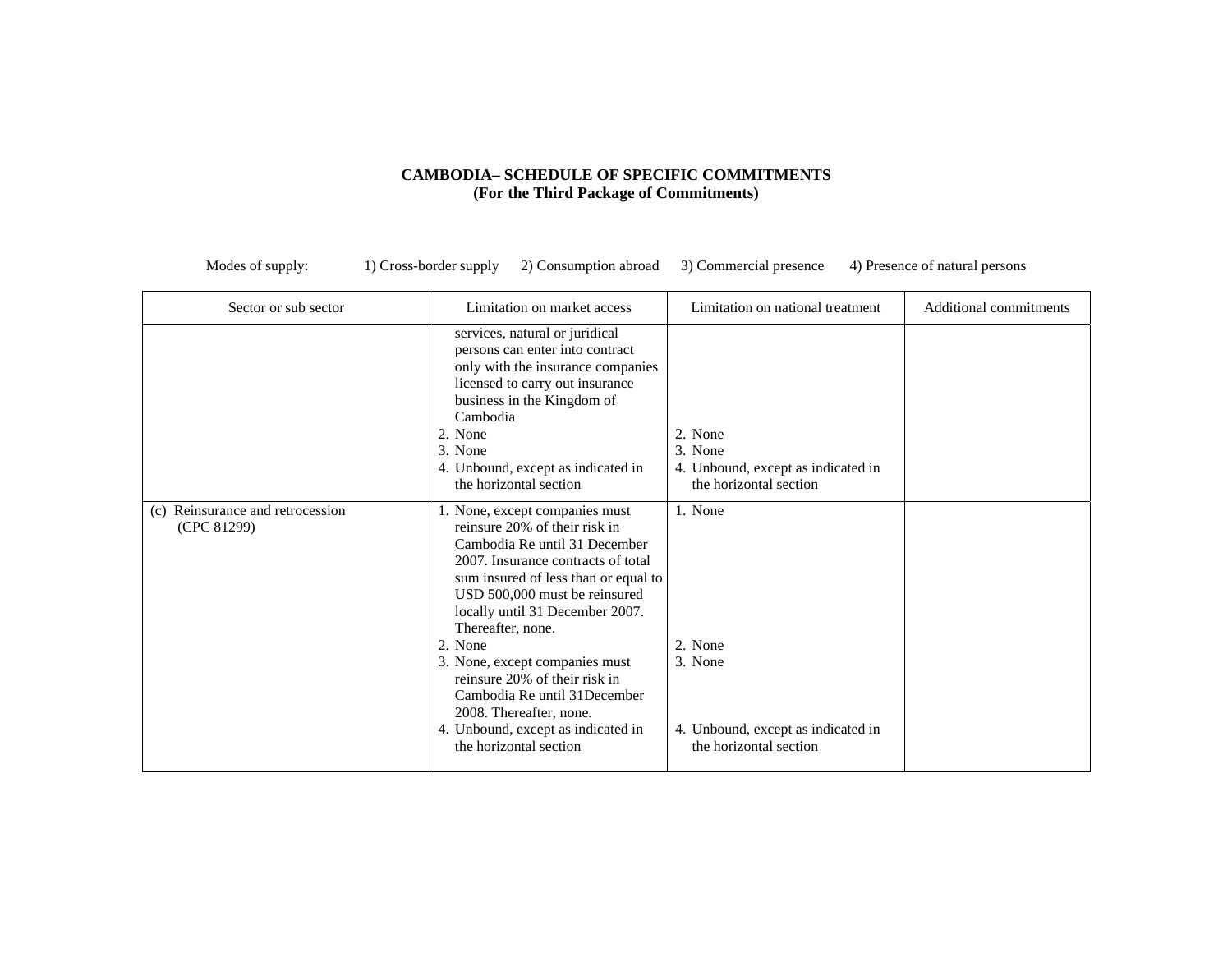| Sector or sub sector                                                                                                                                  | Limitation on market access                                                                                                                                                                                               | Limitation on national treatment                                                              | Additional commitments |
|-------------------------------------------------------------------------------------------------------------------------------------------------------|---------------------------------------------------------------------------------------------------------------------------------------------------------------------------------------------------------------------------|-----------------------------------------------------------------------------------------------|------------------------|
| (d) Services auxiliary to insurance (including<br>broking and agency services)<br>(CPC 8140)                                                          | 1. None<br>2. None<br>3. None<br>4. Unbound, except as indicated in<br>the horizontal section                                                                                                                             | 1. None<br>2. None<br>3. None<br>4. Unbound, except as indicated in<br>the horizontal section |                        |
| <b>Banking and other financial services</b><br>2.                                                                                                     |                                                                                                                                                                                                                           |                                                                                               |                        |
| All payment and money transmission<br>(i)<br>service, including credit, charge and debit<br>cards, traveler cheques and bankers drafts<br>(CPC 81339) | 1. None, except deposits from the<br>public must be reinvested in<br>Cambodia<br>2. None<br>3. None, except only permitted<br>through authorized financial<br>institutions as banks<br>4. Unbound, except as indicated in | 1. None<br>2. None<br>3. None<br>4. Unbound, except as indicated in                           |                        |
|                                                                                                                                                       | the horizontal section                                                                                                                                                                                                    | the horizontal section                                                                        |                        |
| (ii) Guarantees and commitments                                                                                                                       | 1. Unbound<br>2. None<br>3. Unbound until related laws and<br>regulations are established<br>4. Unbound, except as indicated in<br>the horizontal section                                                                 | 1. None<br>2. None<br>3. None<br>4. Unbound, except as indicated in<br>the horizontal section |                        |
| (iii) Trading for own account or for account of<br>customers, whether on an exchange, in an<br>over-the-counter market or otherwise, the              | 1. Unbound<br>2. None<br>3. Unbound, until the Government of                                                                                                                                                              | 1. None<br>2. None<br>3. None                                                                 |                        |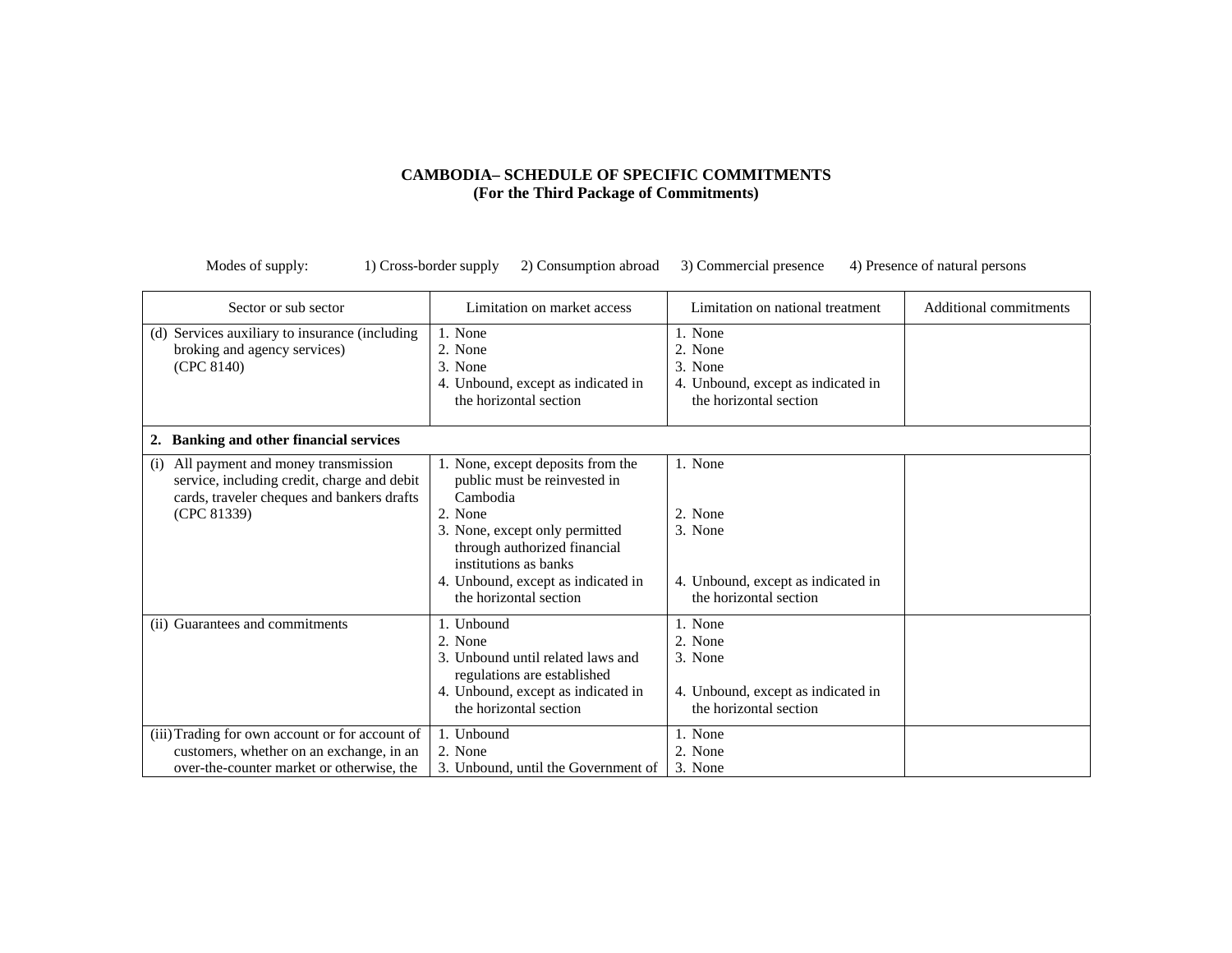| Sector or sub sector                                                                                                                                                                                                                                                                                                                                                                                                                                         | Limitation on market access                                                                                                                                                                                                                                                                                                                                                                         | Limitation on national treatment                                                              | Additional commitments |
|--------------------------------------------------------------------------------------------------------------------------------------------------------------------------------------------------------------------------------------------------------------------------------------------------------------------------------------------------------------------------------------------------------------------------------------------------------------|-----------------------------------------------------------------------------------------------------------------------------------------------------------------------------------------------------------------------------------------------------------------------------------------------------------------------------------------------------------------------------------------------------|-----------------------------------------------------------------------------------------------|------------------------|
| following<br>(A) Money market instruments<br>(including cheques, bills, certificates<br>of deposits);<br>(B) Foreign exchange<br>Derivative products including but<br>(C)<br>not limited to, futures and options;<br>(D) Exchange rate and interest rate<br>instruments, including products such<br>as swaps, forward rate agreements;<br>Transferable securities;<br>(E)<br>Other negotiable instruments and<br>(F)<br>financial assets, including bullion. | Cambodia determines what types<br>of entities can conduct these<br>services, the related laws and<br>regulation are established, and<br>such business is authorized by the<br>government or other relevant<br>designated authority.<br>4. Unbound, except as indicated in<br>the horizontal section                                                                                                 | 4. Unbound, except as indicated in<br>the horizontal section                                  |                        |
| (iv) Participation in issues of all kinds of<br>securities, including underwriting and<br>placement as agency (whether publicly<br>or privately) and provision of services<br>related to such issues;                                                                                                                                                                                                                                                        | 1. Unbound<br>2. None<br>3. Unbound for sub-sectors $(d) - (i)$ ,<br>until the Government of<br>Cambodia determines what types<br>of entities can conduct these<br>services, the related laws and<br>regulation are established, and<br>such business is authorized by the<br>government or other relevant<br>designated authority.<br>4. Unbound, except as indicated in<br>the horizontal section | 1. None<br>2. None<br>3. None<br>4. Unbound, except as indicated in<br>the horizontal section |                        |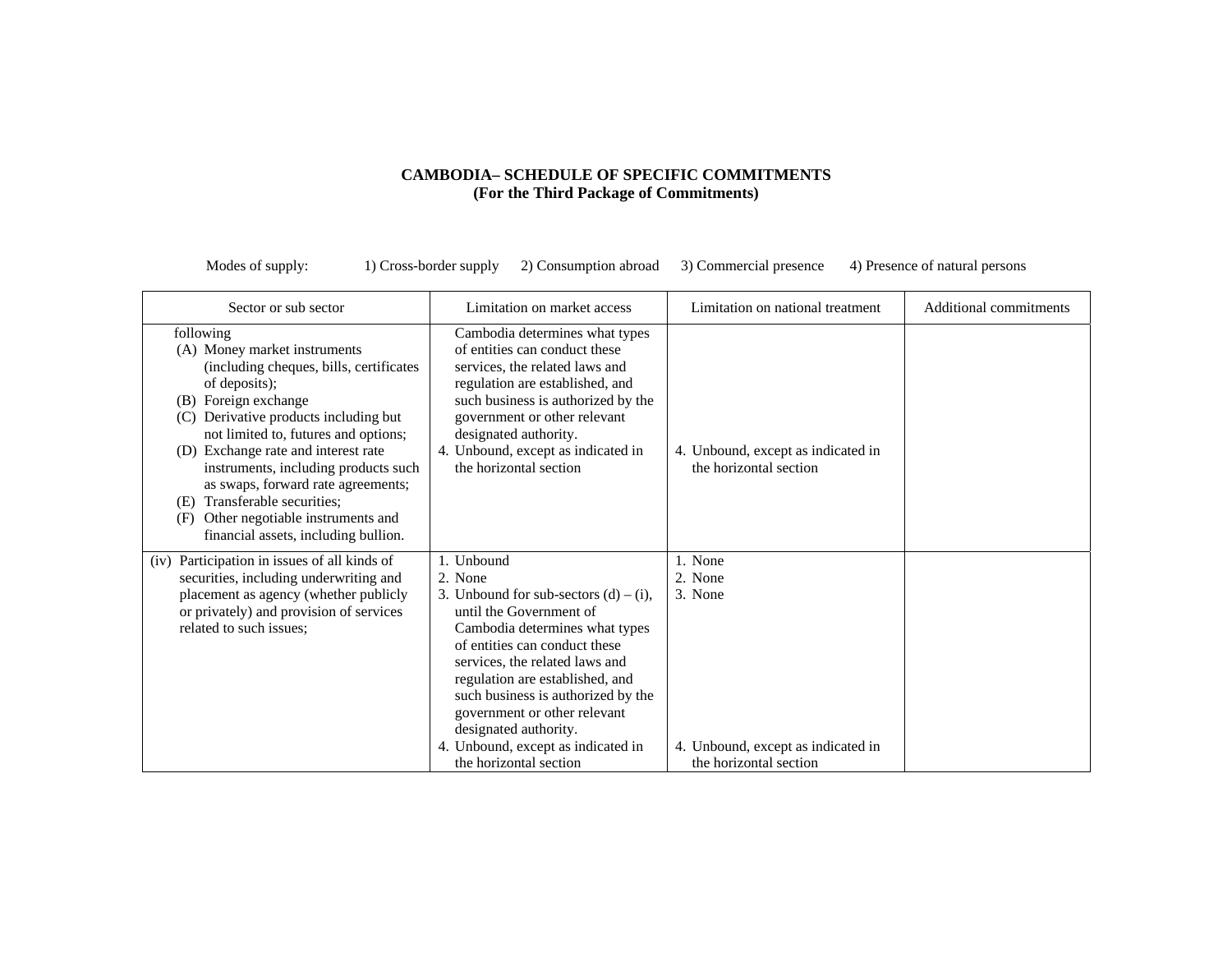| Sector or sub sector                                                                                                                                                                                                                                                                                                 | Limitation on market access | Limitation on national treatment | Additional commitments |
|----------------------------------------------------------------------------------------------------------------------------------------------------------------------------------------------------------------------------------------------------------------------------------------------------------------------|-----------------------------|----------------------------------|------------------------|
| Money broking;<br>(v)                                                                                                                                                                                                                                                                                                |                             |                                  |                        |
| Asset management, such as cash or<br>(v <sub>i</sub> )<br>portfolio management, all forms of<br>collective investment management,<br>pension fund management, custodial,<br>depository and trust services;                                                                                                           |                             |                                  |                        |
| (vii) Settlement and clearing services for<br>financial assets, including securities,<br>derivative products, and other negotiable<br>instruments;                                                                                                                                                                   |                             |                                  |                        |
| (viii) Provision of financial information, and<br>financial data processing and related<br>software by suppliers of other financial<br>services;                                                                                                                                                                     |                             |                                  |                        |
| (ix) Advisory, intermediation and other<br>auxialiry financial services on all the<br>activities listed in subparagraphs (v)<br>through (xv), including credit reference<br>and analysis, investment and portfolio<br>research and advice, advice on<br>acquisitions and on corporate<br>restructuring and strategy. |                             |                                  |                        |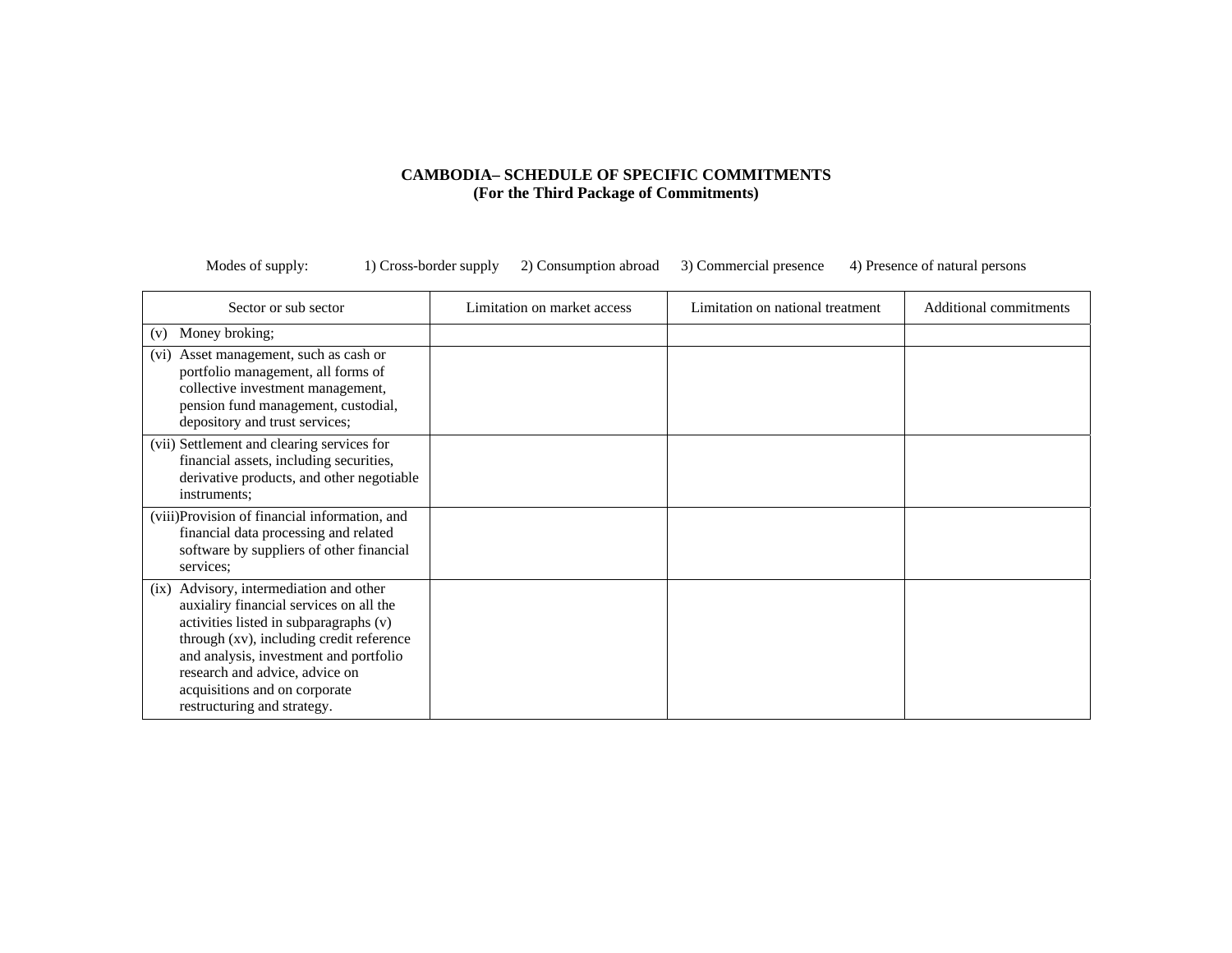| <b>Sector or Sub-</b><br>sector           | <b>Limitation on Market Access</b>                                                                                                                                                                                                                                                                                                                                                                                                                                    | <b>Limitation on National Treatment</b>                                                                                                                                                                                                                                                                                                                                                                                              | <b>Additional</b><br><b>Commitments</b> |
|-------------------------------------------|-----------------------------------------------------------------------------------------------------------------------------------------------------------------------------------------------------------------------------------------------------------------------------------------------------------------------------------------------------------------------------------------------------------------------------------------------------------------------|--------------------------------------------------------------------------------------------------------------------------------------------------------------------------------------------------------------------------------------------------------------------------------------------------------------------------------------------------------------------------------------------------------------------------------------|-----------------------------------------|
| <b>HORIZONTAL COMMITMENTS</b>             |                                                                                                                                                                                                                                                                                                                                                                                                                                                                       |                                                                                                                                                                                                                                                                                                                                                                                                                                      |                                         |
| All sectors including<br>in this schedule | Subject to Indonesian Labor and Immigration Laws<br>4)<br>and Regulations, only directors, managers and<br>technical experts/advisors, unless mentioned<br>otherwise, are allowed with a maximum stay of two<br>years subject to one year extension. Manager and<br>technical experts (intra corporate transfer) are<br>allowed based on an economic need test.<br>The entry and temporary stay of business visitor(s) is<br>(are) permitted for a period of 60 days. | <b>Expatriate Charges</b><br>4)<br>Any foreign natural persons supplying services are<br>subject to charges levied by Governments.<br>Labor Laws and Regulations<br>Any expatriate employed by a joint-venture enterprise,<br>representatives office, and/or other types of juridical<br>person and/or an individual services provider must<br>hold a valid working permit issued by the Ministry of<br>Manpower and Transmigration. |                                         |
|                                           | Definition:                                                                                                                                                                                                                                                                                                                                                                                                                                                           |                                                                                                                                                                                                                                                                                                                                                                                                                                      |                                         |

*negotiations for the sales of services and/or other similar activities including those who prepare for the establishment of a commercial presence in Indonesia, without acquiring remuneration and/or any other direct income from within Indonesia, and are not engaged in making direct sales to general public or supplying services,*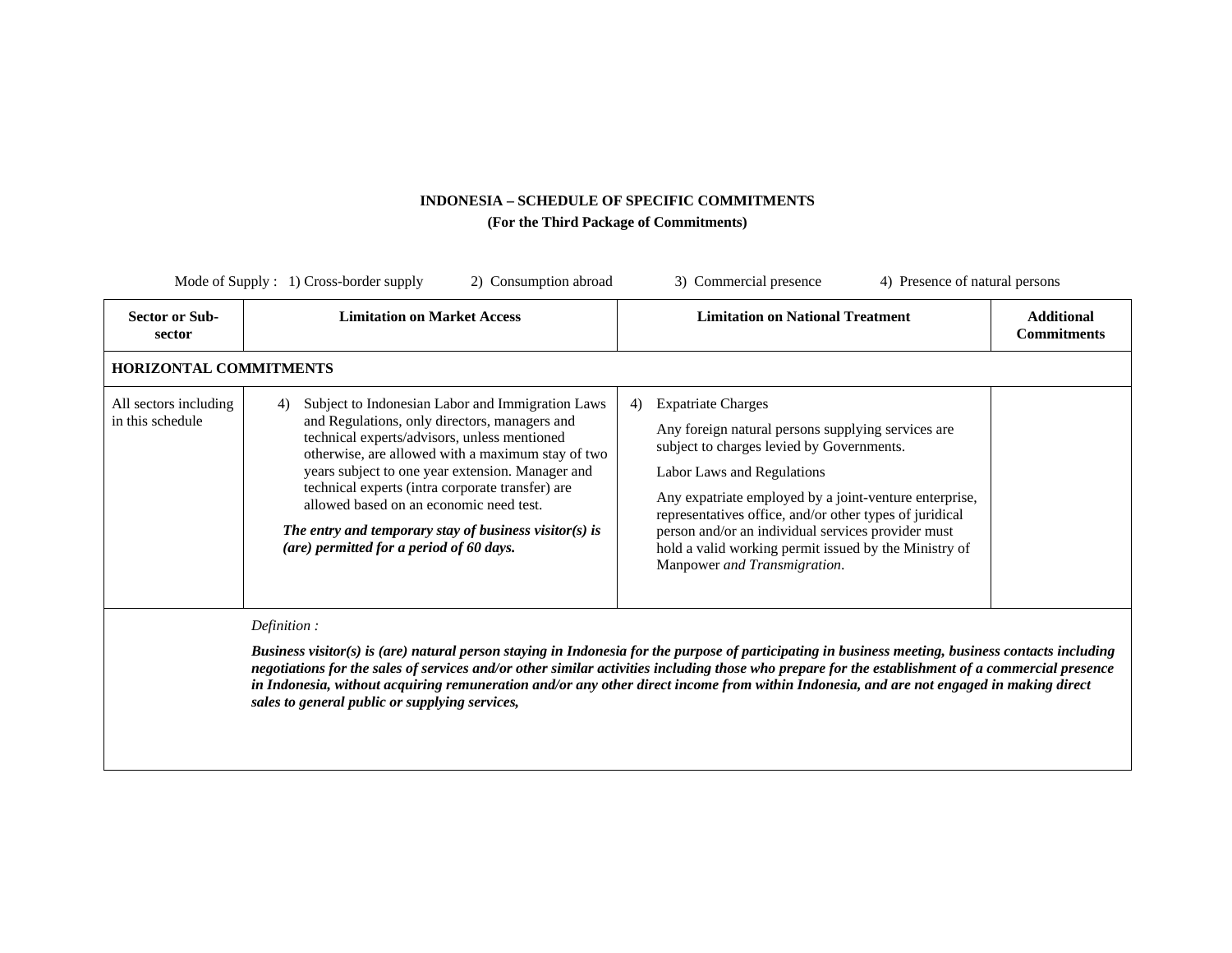|                                                                                 | Mode of Supply : 1) Cross-border supply<br>2) Consumption abroad                                                                                                                                                                                                                                                                    | 3) Commercial presence<br>4) Presence of natural persons                                                                                                                                                                                                                                                                                                                                                                                              |                                         |
|---------------------------------------------------------------------------------|-------------------------------------------------------------------------------------------------------------------------------------------------------------------------------------------------------------------------------------------------------------------------------------------------------------------------------------|-------------------------------------------------------------------------------------------------------------------------------------------------------------------------------------------------------------------------------------------------------------------------------------------------------------------------------------------------------------------------------------------------------------------------------------------------------|-----------------------------------------|
| <b>Sector or Sub-</b><br>sector                                                 | <b>Limitation on Market Access</b>                                                                                                                                                                                                                                                                                                  | <b>Limitation on National Treatment</b>                                                                                                                                                                                                                                                                                                                                                                                                               | <b>Additional</b><br><b>Commitments</b> |
| <b>SPECIFIC COMMITMENTS</b>                                                     |                                                                                                                                                                                                                                                                                                                                     |                                                                                                                                                                                                                                                                                                                                                                                                                                                       |                                         |
| <b>Financial Services</b>                                                       |                                                                                                                                                                                                                                                                                                                                     |                                                                                                                                                                                                                                                                                                                                                                                                                                                       |                                         |
| Commercial<br><b>Banking Business</b>                                           |                                                                                                                                                                                                                                                                                                                                     |                                                                                                                                                                                                                                                                                                                                                                                                                                                       |                                         |
| Acceptance of<br>(i)<br>deposits and<br>other repayable<br>funds from<br>public | 1. None<br>2. None<br>3. a. Bound only 2 (two) sub branches and 2 (two) auxiliary<br>offices for foreign bank's branch office<br>b. Bound only $2 (two)$ branches and $2 (two)$ sub-branches<br>for joint venture bank.<br>4. Unbound except as indicated in the Horizontal Section<br>and General Conditions on Banking Sub-sector | 1. None<br>2.<br>None<br>a. For foreign bank branch, only executive position can<br>3.<br>be assumed by expatriates with limitation that at least<br>one of them shall be Indonesian national.<br>b. For the joint venture bank, only for the director can<br>be assumed by the expatriates in proportion to the<br>ownership sharing.<br>Unbound except as indicated in the Horizontal Section<br>4.<br>and General Conditions on Banking Sub-sector |                                         |
| Lending of all<br>(ii)<br>types,<br>including<br>consumer<br>credit.            | 1. None<br>2. None<br>3. a. Bound only $2 (two)$ sub branches and $2 (two)$<br>auxiliary offices for foreign bank's branch office                                                                                                                                                                                                   | None<br>1.<br>2.<br>None<br>a. For foreign bank branch, only executive position can<br>3.<br>be assumed by expatriates with limitation that at least<br>one of them shall be Indonesian national.                                                                                                                                                                                                                                                     |                                         |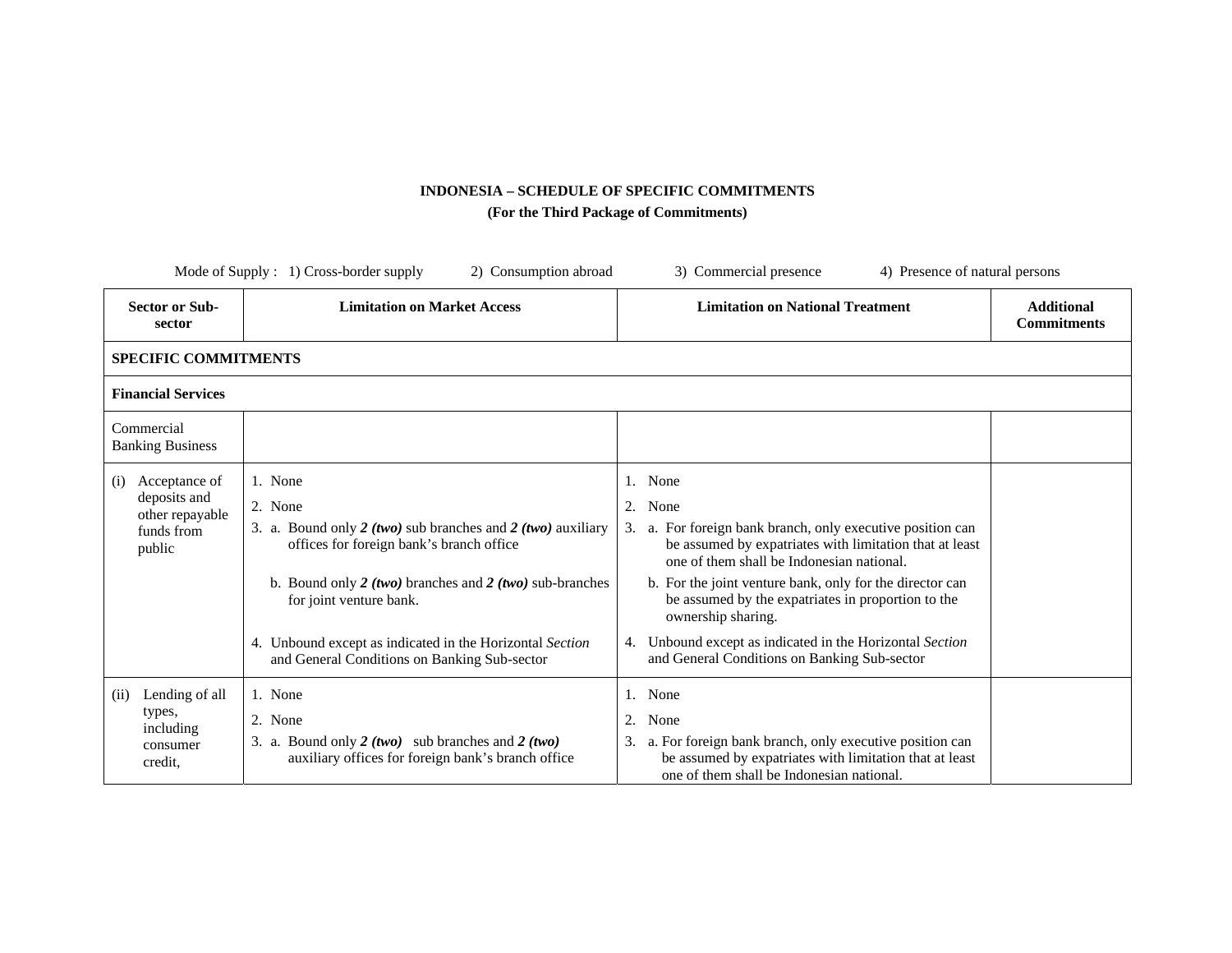| 3) Commercial presence<br>Mode of Supply : 1) Cross-border supply<br>4) Presence of natural persons<br>2) Consumption abroad                                    |                                                                                                                                                                                                                                                                                                                                          |                                                                                                                                                                                                                                                                                                                                                                                                                                                 |                                         |
|-----------------------------------------------------------------------------------------------------------------------------------------------------------------|------------------------------------------------------------------------------------------------------------------------------------------------------------------------------------------------------------------------------------------------------------------------------------------------------------------------------------------|-------------------------------------------------------------------------------------------------------------------------------------------------------------------------------------------------------------------------------------------------------------------------------------------------------------------------------------------------------------------------------------------------------------------------------------------------|-----------------------------------------|
| <b>Sector or Sub-</b><br>sector                                                                                                                                 | <b>Limitation on Market Access</b>                                                                                                                                                                                                                                                                                                       | <b>Limitation on National Treatment</b>                                                                                                                                                                                                                                                                                                                                                                                                         | <b>Additional</b><br><b>Commitments</b> |
| mortgage,<br>credit,<br>factoring and<br>financing of<br>commercial<br>transaction.                                                                             | b. Bound only $2(two)$ branches and $2(two)$ sub-<br>branches for joint venture bank.<br>4. Unbound except as indicated in the Horizontal Section<br>and General Conditions on Banking Sub-sector                                                                                                                                        | b. For the joint venture bank, only for the director can<br>be assumed by the expatriates in proportion to the<br>ownership sharing.<br>Unbound except as indicated in the Horizontal Section<br>4.<br>and General Conditions on Banking Sub-sector                                                                                                                                                                                             |                                         |
| All payment<br>(iii)<br>and money<br>transmission<br>services<br>including<br>credit, charge<br>and debit<br>cards, travelers<br>cheques and<br>bankers drafts. | 1. None<br>2. None<br>3. a. Bound only $2 (two)$ sub branches and $2 (two)$<br>auxiliary offices for foreign bank's branch office.<br>b. Bound only $2 (two)$ branches and $2 (two)$ sub-<br>branches for joint venture bank<br>4. Unbound except as indicated in the Horizontal Section<br>and General Conditions on Banking Sub-sector | 1. None<br>2.<br>None<br>a. For foreign bank branch, only executive position can<br>be assumed by expatriates with limitation that at least<br>one of them shall be Indonesian national.<br>b. For the joint venture bank, only for the director can<br>be assumed by the expatriates in proportion to the<br>ownership sharing.<br>Unbound except as indicated in the Horizontal Section<br>4.<br>and General Conditions on Banking Sub-sector |                                         |
| (iv) Guarantees and<br>Commitments.                                                                                                                             | 1. None<br>2. None<br>3. a. Bound only $2 (two)$ sub branches and $2 (two)$ auxiliary<br>offices for foreign bank's branch office                                                                                                                                                                                                        | 1. None<br>None<br>2.<br>3. a. For foreign bank branch, only executive position can<br>be assumed by expatriates with limitation that at least<br>one of them shall be Indonesian national.                                                                                                                                                                                                                                                     |                                         |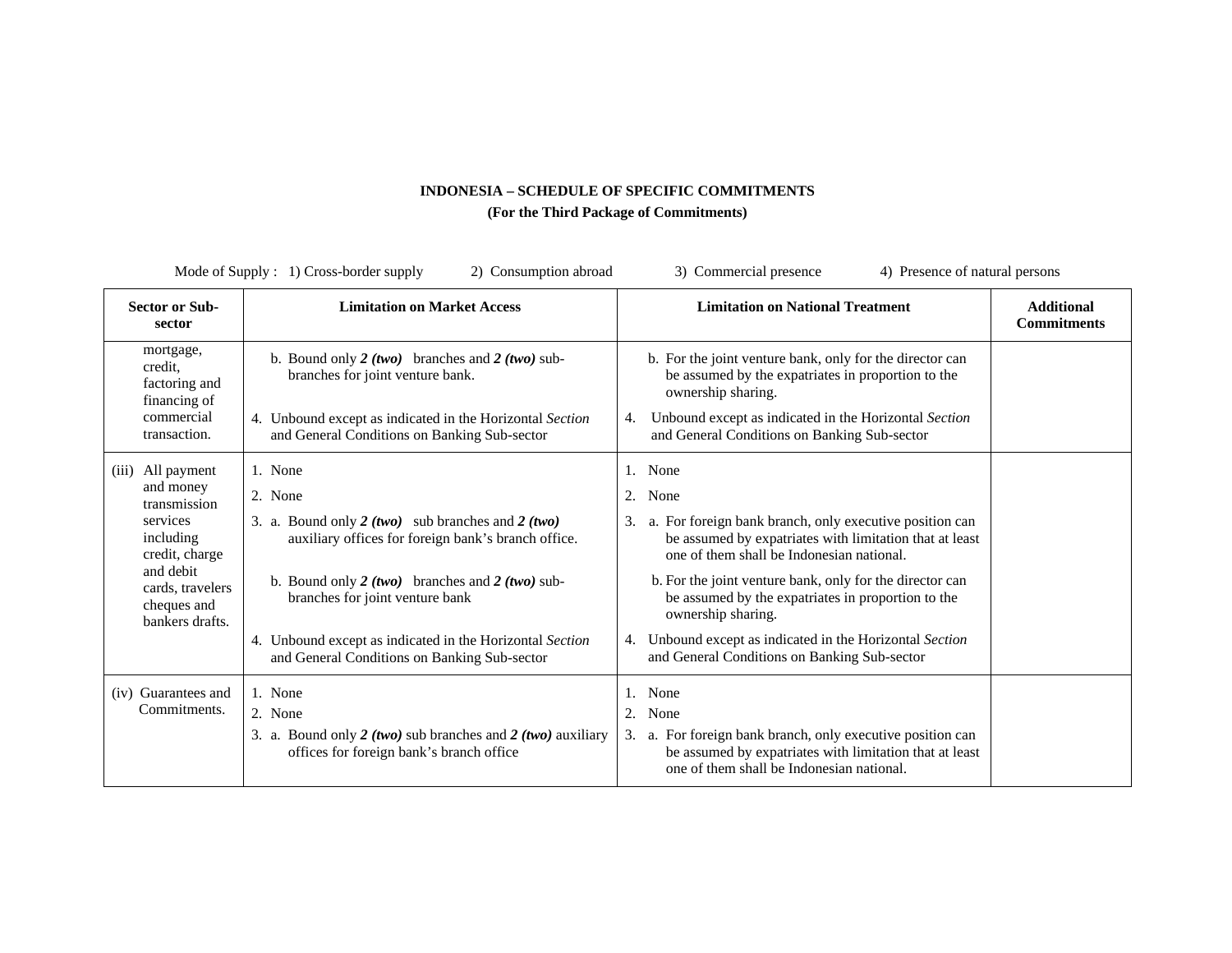|                                                                                               | Mode of Supply : 1) Cross-border supply<br>2) Consumption abroad                                             | 3) Commercial presence<br>4) Presence of natural persons                                                                                                              |                                         |
|-----------------------------------------------------------------------------------------------|--------------------------------------------------------------------------------------------------------------|-----------------------------------------------------------------------------------------------------------------------------------------------------------------------|-----------------------------------------|
| <b>Sector or Sub-</b><br>sector                                                               | <b>Limitation on Market Access</b>                                                                           | <b>Limitation on National Treatment</b>                                                                                                                               | <b>Additional</b><br><b>Commitments</b> |
|                                                                                               | b. Bound only 2 (two) branches and 2 (two) sub-<br>branches for joint venture bank                           | b. For the joint venture bank, only for the director can<br>be assumed by the expatriates in proportion to the<br>ownership sharing.                                  |                                         |
|                                                                                               | 4. Unbound except as indicated in the Horizontal Section<br>and General Conditions on Banking Sub-sector     | Unbound except as indicated in the Horizontal Section<br>4.<br>and General Conditions on Banking Sub-sector                                                           |                                         |
| (v) Trading for own                                                                           | 1. None                                                                                                      | None<br>1.                                                                                                                                                            |                                         |
| account or for<br>account of                                                                  | 2. None                                                                                                      | 2.<br>None                                                                                                                                                            |                                         |
| customers,<br>whether on an<br>exchange, in an                                                | 3. a. Bound only $2 (two)$ sub branches and $2 (two)$<br>auxiliary offices for foreign bank's branch office. | a. For foreign bank branch, only executive position can<br>3.<br>be assumed by expatriates with limitation that at least<br>one of them shall be Indonesian national. |                                         |
| over-the-<br>counter market<br>or otherwise,<br>the following                                 | b. Bound only $2 (two)$ branches and $2 (two)$ sub-<br>branches for joint venture bank.                      | b. For the joint venture bank, only for the director can<br>be assumed by the expatriates in proportion to the<br>ownership sharing.                                  |                                         |
| Money market<br>instruments<br>(including)<br>cheques, bills,<br>certificates of<br>deposits) | 4. Unbound except as indicated in the Horizontal Section<br>and General Conditions on Banking Sub-sector     | Unbound except as indicated in the Horizontal Section<br>4.<br>and General Conditions on Banking Sub-sector                                                           |                                         |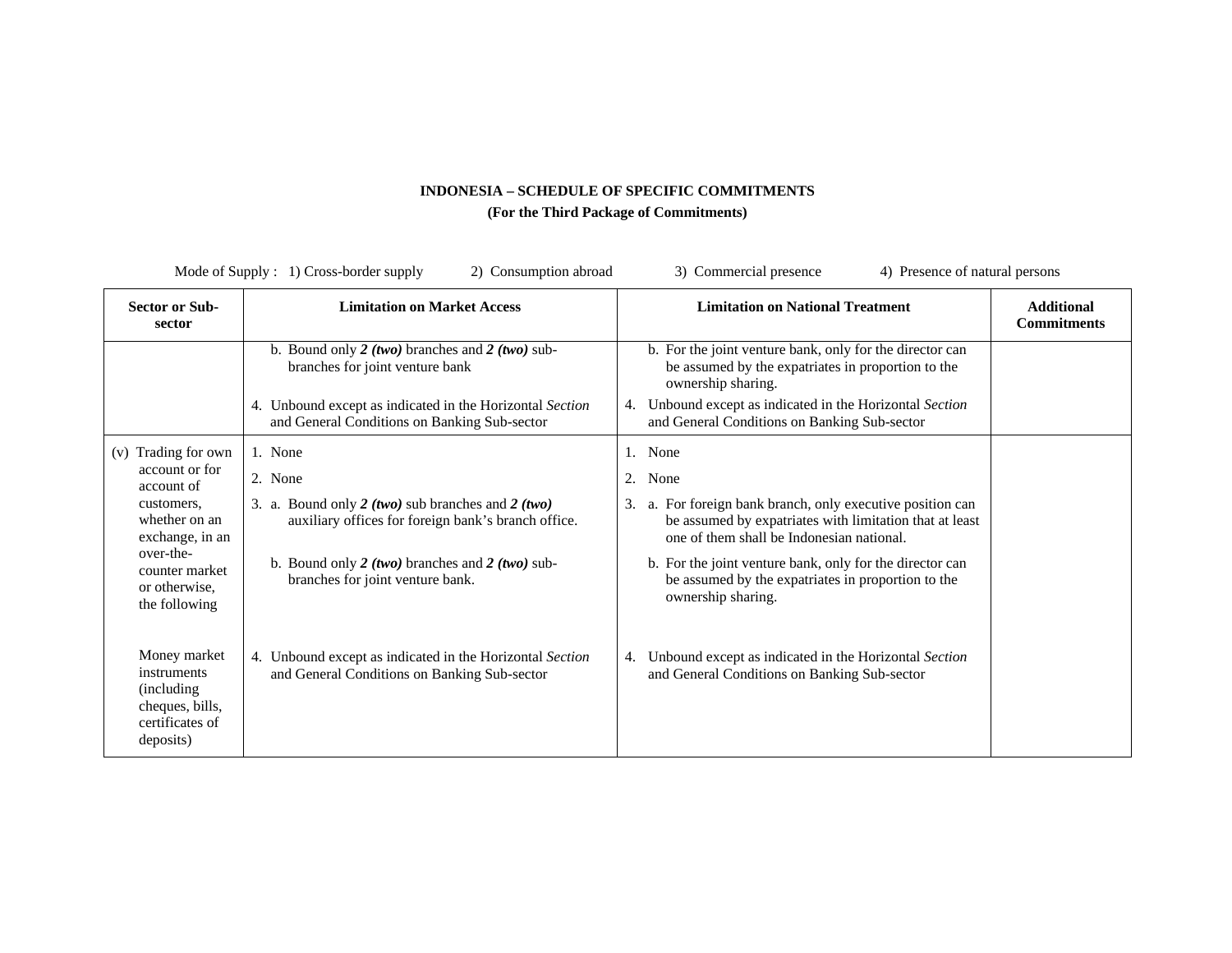| Mode of Supply : 1) Cross-border supply<br>2) Consumption abroad<br>3) Commercial presence<br>4) Presence of natural persons |                                                                                                                                                                                                                                                                                                                                       |                                                                                                                                                                                                                                                                                                                                                                                                                                                    |                                         |
|------------------------------------------------------------------------------------------------------------------------------|---------------------------------------------------------------------------------------------------------------------------------------------------------------------------------------------------------------------------------------------------------------------------------------------------------------------------------------|----------------------------------------------------------------------------------------------------------------------------------------------------------------------------------------------------------------------------------------------------------------------------------------------------------------------------------------------------------------------------------------------------------------------------------------------------|-----------------------------------------|
| <b>Sector or Sub-</b><br>sector                                                                                              | <b>Limitation on Market Access</b>                                                                                                                                                                                                                                                                                                    | <b>Limitation on National Treatment</b>                                                                                                                                                                                                                                                                                                                                                                                                            | <b>Additional</b><br><b>Commitments</b> |
| Foreign<br>exchange                                                                                                          | 1. None<br>2. None<br>3. a. Bound only 2 (two) sub branches and 2 (two)<br>auxiliary offices for foreign bank's branch office.<br>b. Bound only $2 (two)$ branches and $2 (two)$ sub-<br>branches for joint venture bank.<br>4. Unbound except as indicated in the Horizontal Section<br>and General Conditions on Banking Sub-sector | 1. None<br>2. None<br>a. For foreign bank branch, only executive position can<br>3.<br>be assumed by expatriates with limitation that at least<br>one of them shall be Indonesian national.<br>b. For the joint venture bank, only for the director can<br>be assumed by the expatriates in proportion to the<br>ownership sharing.<br>Unbound except as indicated in the Horizontal Section<br>4.<br>and General Conditions on Banking Sub-sector |                                         |
| Exchange rate<br>and interest rate<br>instruments.<br>including<br>products such<br>as swaps,<br>forward rate<br>agreements. | 1. None<br>2. None<br>3. a. Bound only 2 (two) sub branches and 2 (two) auxiliary<br>offices for foreign bank's branch office.<br>b. Bound only $2(two)$ branches and $2(two)$ sub-<br>branches for joint venture bank.                                                                                                               | <b>None</b><br>2. None<br>3. a. For foreign bank branch, only executive position can<br>be assumed by expatriates with limitation that at least<br>one of them shall be Indonesian national.<br>b. For the joint venture bank, only for the director can<br>be assumed by the expatriates in proportion to the<br>ownership sharing.                                                                                                               |                                         |
|                                                                                                                              | 4. Unbound except as indicated in the Horizontal Section<br>and General Conditions on Banking Sub-sector                                                                                                                                                                                                                              | Unbound except as indicated in the Horizontal Section<br>4.<br>and General Conditions on Banking Sub-sector                                                                                                                                                                                                                                                                                                                                        |                                         |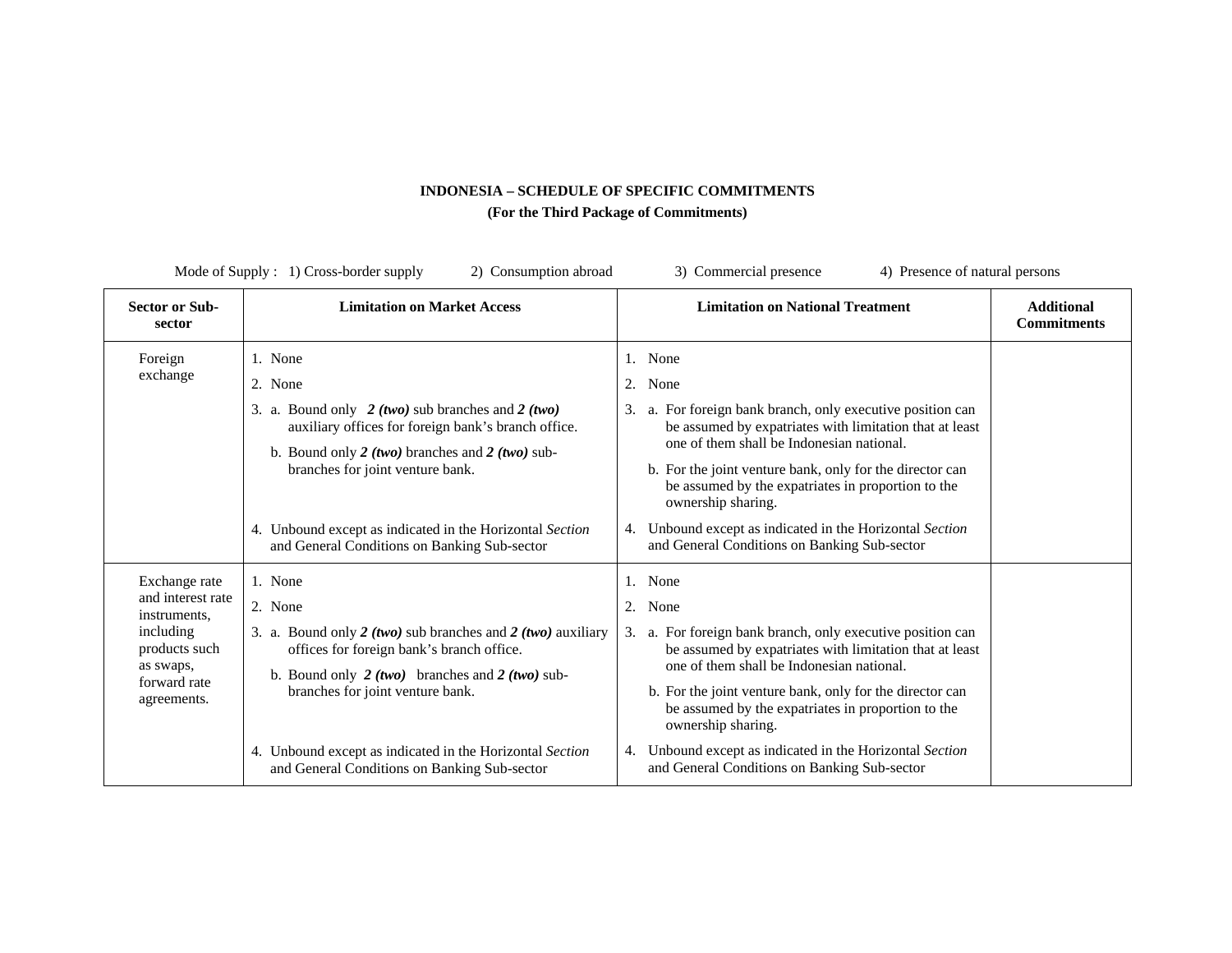|                                                              | Mode of Supply $: 1)$ Cross-border supply<br>2) Consumption abroad                                                                 | 3) Commercial presence<br>4) Presence of natural persons                                                                                                                                    |                                         |
|--------------------------------------------------------------|------------------------------------------------------------------------------------------------------------------------------------|---------------------------------------------------------------------------------------------------------------------------------------------------------------------------------------------|-----------------------------------------|
| <b>Sector or Sub-</b><br>sector                              | <b>Limitation on Market Access</b>                                                                                                 | <b>Limitation on National Treatment</b>                                                                                                                                                     | <b>Additional</b><br><b>Commitments</b> |
| Transferable<br>securities issued<br>in the money<br>market. | 1. None<br>2. None<br>3. a. Bound only $2 (two)$ sub branches and $2 (two)$ auxiliary<br>offices for foreign bank's branch office. | 1. None<br>2.<br>None<br>3. a. For foreign bank branch, only executive position can<br>be assumed by expatriates with limitation that at least<br>one of them shall be Indonesian national. |                                         |
|                                                              | b. Bound only $2 (two)$ branches and $2 (two)$ sub-branches<br>for joint venture bank.                                             | b. For the joint venture bank, only for the director can<br>be assumed by the expatriates in proportion to the<br>ownership sharing.                                                        |                                         |
|                                                              | 4. Unbound except as indicated in the Horizontal Section<br>and General Conditions on Banking Sub-sector                           | Unbound except as indicated in the Horizontal Section<br>4.<br>and General Conditions on Banking Sub-sector                                                                                 |                                         |
| (vi) Cash                                                    | 1. None                                                                                                                            | 1. None                                                                                                                                                                                     |                                         |
| management,<br>custodial and                                 | 2. None                                                                                                                            | 2. None                                                                                                                                                                                     |                                         |
| depository<br>services                                       | 3. a. Bound only 2 (two) sub branches and 2 (two) auxiliary<br>offices for foreign bank's branch office.                           | 3. a. For foreign bank branch, only executive position can<br>be assumed by expatriates with limitation that at least<br>one of them shall be Indonesian national.                          |                                         |
|                                                              | b. Bound only $2 (two)$ branches and $2 (two)$ sub-branches<br>for joint venture bank.                                             | b. For the joint venture bank, only for the director can<br>be assumed by the expatriates in proportion to the<br>ownership sharing.                                                        |                                         |
|                                                              | 4. Unbound except as indicated in the Horizontal Section<br>and General Conditions on Banking Sub-sector                           | Unbound except as indicated in the Horizontal Section<br>4.<br>and General Conditions on Banking Sub-sector                                                                                 |                                         |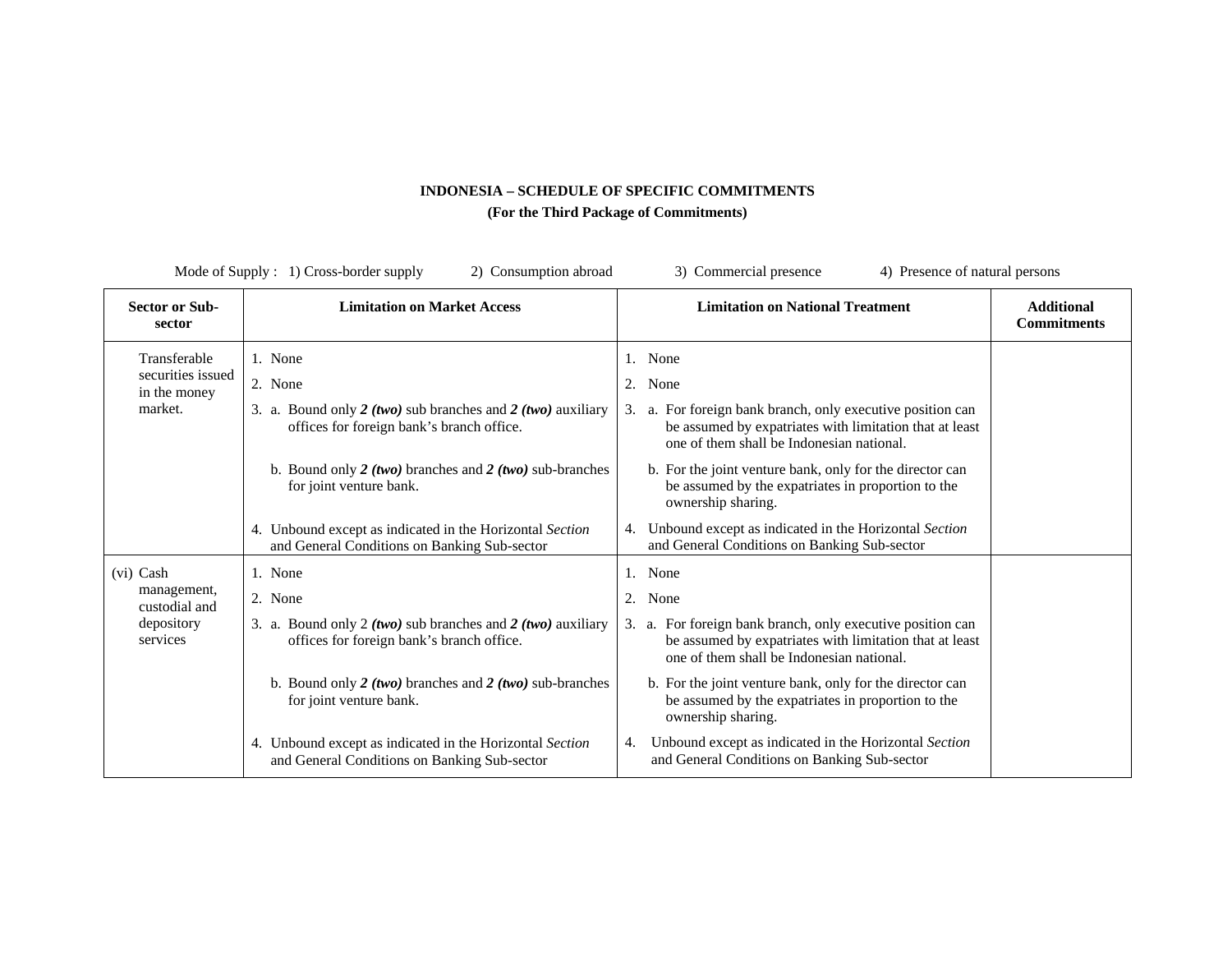|                                                  | Mode of Supply $: 1)$ Cross-border supply<br>2) Consumption abroad<br>4) Presence of natural persons<br>3) Commercial presence                                                                                                                                                                                                                                                            |                                              |                                         |  |  |
|--------------------------------------------------|-------------------------------------------------------------------------------------------------------------------------------------------------------------------------------------------------------------------------------------------------------------------------------------------------------------------------------------------------------------------------------------------|----------------------------------------------|-----------------------------------------|--|--|
| Sector or Sub-<br>sector                         | <b>Limitation on Market Access</b>                                                                                                                                                                                                                                                                                                                                                        | <b>Limitation on National Treatment</b>      | <b>Additional</b><br><b>Commitments</b> |  |  |
| <b>I. Horizontal Commitments</b>                 |                                                                                                                                                                                                                                                                                                                                                                                           |                                              |                                         |  |  |
|                                                  | Borrowing from abroad by banks and enterprises shall<br>be approved by the Bank of the Lao PDR.                                                                                                                                                                                                                                                                                           | 1. As indicated in the market access column. |                                         |  |  |
|                                                  | 2. A resident of Lao PDR who intends to invest directly or<br>indirectly in a foreign country shall be approved by the<br>concerned authorized organizations. The transfer of fund<br>to be invested abroad shall be approved by the Bank of<br>the Lao PDR.<br>Bringing out of the Lao PDR the foreign currency more<br>than 2,000 US\$ shall be approved by the Bank of the<br>Lao PDR. | 2. As indicated in the market access column. |                                         |  |  |
| <b>II.</b> Specific<br><b>Commitments</b>        |                                                                                                                                                                                                                                                                                                                                                                                           |                                              |                                         |  |  |
| A. Insurance (life)<br>and non-life<br>insurance | 1. Unbound                                                                                                                                                                                                                                                                                                                                                                                | 1. Unbound                                   |                                         |  |  |

<sup>&</sup>lt;sup>1</sup> The 1992's Bank of Lao PDR exchange rate is applied in calculation.<br><sup>2</sup> The 1992's Bank of Lao PDR exchange rate is applied in calculation.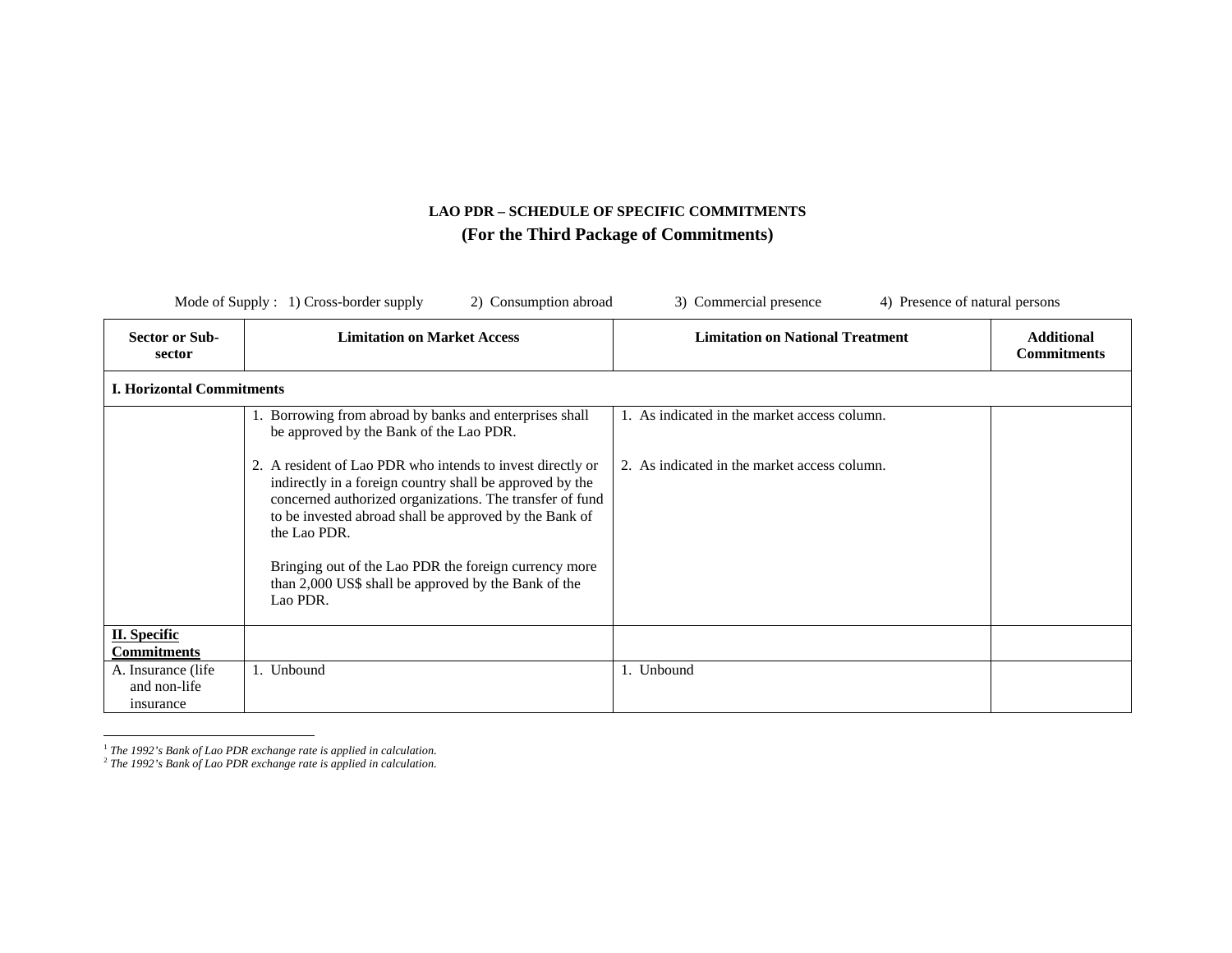| Mode of Supply $: 1)$ Cross-border supply<br>2) Consumption abroad<br>3) Commercial presence<br>4) Presence of natural persons |                                                                                                                                                                                                                                                                                                                                                                                                                                                                                                                       |                                                                 |                                         |
|--------------------------------------------------------------------------------------------------------------------------------|-----------------------------------------------------------------------------------------------------------------------------------------------------------------------------------------------------------------------------------------------------------------------------------------------------------------------------------------------------------------------------------------------------------------------------------------------------------------------------------------------------------------------|-----------------------------------------------------------------|-----------------------------------------|
| <b>Sector or Sub-</b><br>sector                                                                                                | <b>Limitation on Market Access</b>                                                                                                                                                                                                                                                                                                                                                                                                                                                                                    | <b>Limitation on National Treatment</b>                         | <b>Additional</b><br><b>Commitments</b> |
| services)<br>including<br>reinsurance and<br>retrocession,<br>(Excluding)<br>pension fund,<br>broking and                      | 2. None, however, insurance contracts on individuals living<br>and residing, on risks or goods/assets located and<br>registered in Lao PDR shall be established only with<br>authorized insurance companies in Lao PDR in<br>accordance with Insurance Law of Lao PDR<br>No.11/90.NA, dated 29 November 1990                                                                                                                                                                                                          | 2. None, except specified in the Limitation on Market<br>Access |                                         |
| agency service)                                                                                                                | 3. None, The authorized insurance companies in Lao PDR<br>must have a legal entity operating in insurance business<br>under a company forms: state enterprise, joint-venture<br>company or private company (public company or limited<br>company) and branches of foreign insurance companies<br>in accordance with Insurance Law of Lao PDR No.<br>11/90.NA, dated 29 November 1990 and Decree of the<br>Prime Minister No. 01/PM, dated 23 January 1992<br>regarding implementation of Insurance Law of Lao<br>PDR. | 3. None, except specified in the Limitation on Market<br>Access |                                         |
|                                                                                                                                | State enterprise, joint-venture company or private<br>company (public company or limited company) and<br>branches of foreign insurance companies are required to<br>acquire business and investment licenses from relevant<br>authorities of Lao PDR(Ministry of Finance, Committee<br>of Planning and Investment, Bank of Lao PDR) in<br>accordance with relevant applicable law and regulations<br>of Lao PDR.                                                                                                      |                                                                 |                                         |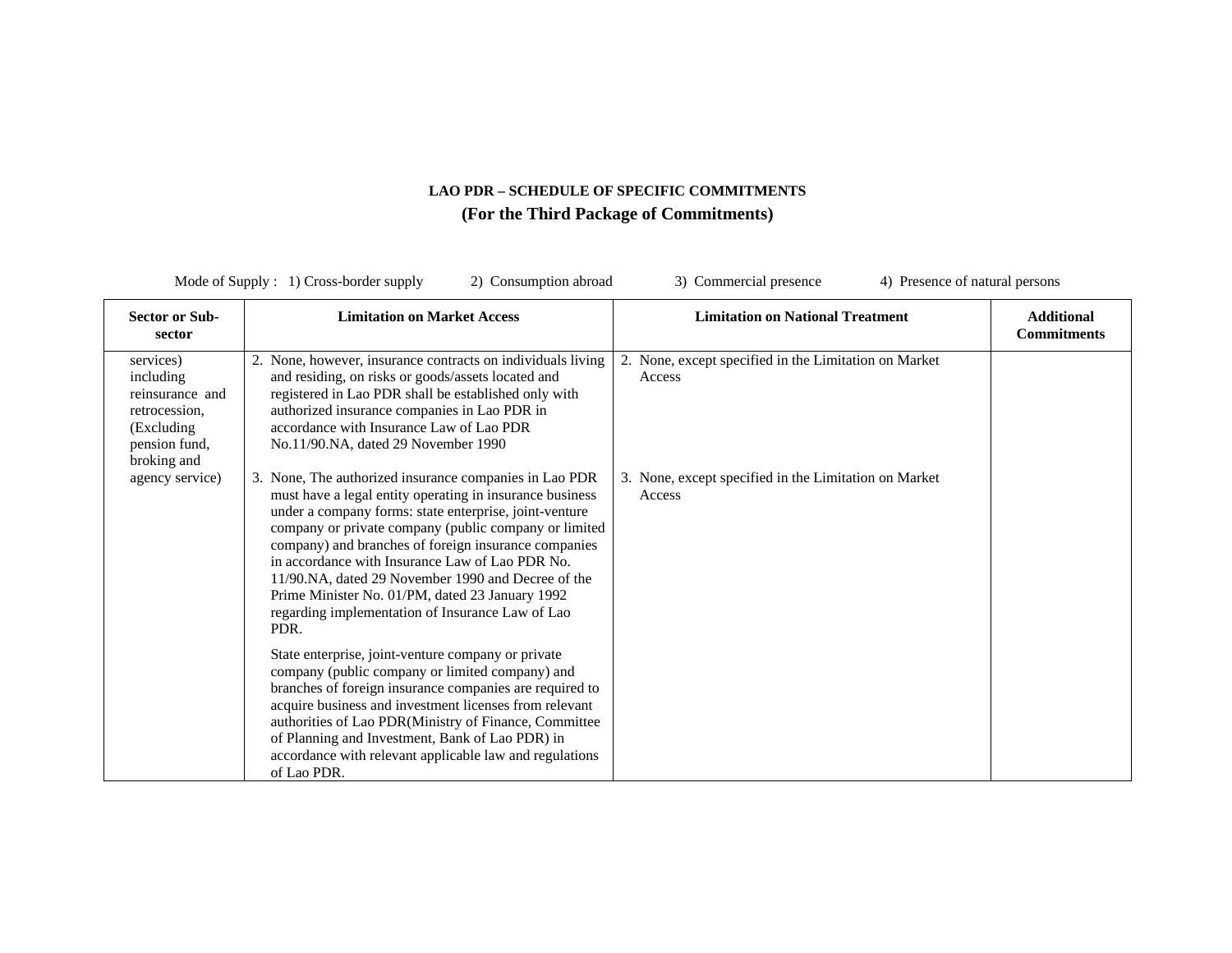| Mode of Supply $: 1)$ Cross-border supply<br>2) Consumption abroad |                                                                                                                                                                                                                                                                                                                                                                                                                                                                                                                                                                                                                                                                                                                                                                                                                                                                                                                                                                                              | 3) Commercial presence<br>4) Presence of natural persons                                                                                                                                                                                                                                                                           |                                         |
|--------------------------------------------------------------------|----------------------------------------------------------------------------------------------------------------------------------------------------------------------------------------------------------------------------------------------------------------------------------------------------------------------------------------------------------------------------------------------------------------------------------------------------------------------------------------------------------------------------------------------------------------------------------------------------------------------------------------------------------------------------------------------------------------------------------------------------------------------------------------------------------------------------------------------------------------------------------------------------------------------------------------------------------------------------------------------|------------------------------------------------------------------------------------------------------------------------------------------------------------------------------------------------------------------------------------------------------------------------------------------------------------------------------------|-----------------------------------------|
| <b>Sector or Sub-</b><br>sector                                    | <b>Limitation on Market Access</b>                                                                                                                                                                                                                                                                                                                                                                                                                                                                                                                                                                                                                                                                                                                                                                                                                                                                                                                                                           | <b>Limitation on National Treatment</b>                                                                                                                                                                                                                                                                                            | <b>Additional</b><br><b>Commitments</b> |
|                                                                    | During the operation, the authorized insurance<br>companies must comply with the relevant laws and<br>regulations of Lao PDR.<br>The authorized insurance companies must have a<br>minimum registered capital <sup>1</sup> and a guarantee <sup>2</sup> in<br>accordance with Decree of the Prime Minister No.<br>01/PM, dated 23 January 1992 regarding implementation<br>of Insurance Law of Lao PDR.<br>The guarantee must be deposited with the banks resided<br>in Lao PDR in accordance with Decree of the Prime<br>Minister No. 01/PM, dated 23 January 1992 regarding<br>implementation of Insurance Law of Lao PDR.<br>Other than provided above, other requirements shall be<br>applied in accordance with relevant laws and regulation<br>of the Lao PDR.<br>4. Unbound, except the following:<br>a. Only senior managers, experts are allowed. The entry<br>and movement of the mentioned natural persons in<br>Lao PDR shall be approved by relevant authorities of<br>Lao PDR. | Unbound except Specified in the Limitation on Market<br>4.<br>Access.<br>Foreign service suppliers and their foreign personnel<br>working within the Lao PDR shall pay to the Lao<br>Government the personal income tax, calculated in<br>accordance with the provisions of the applicable Laws<br>and regulations of the Lao PDR. |                                         |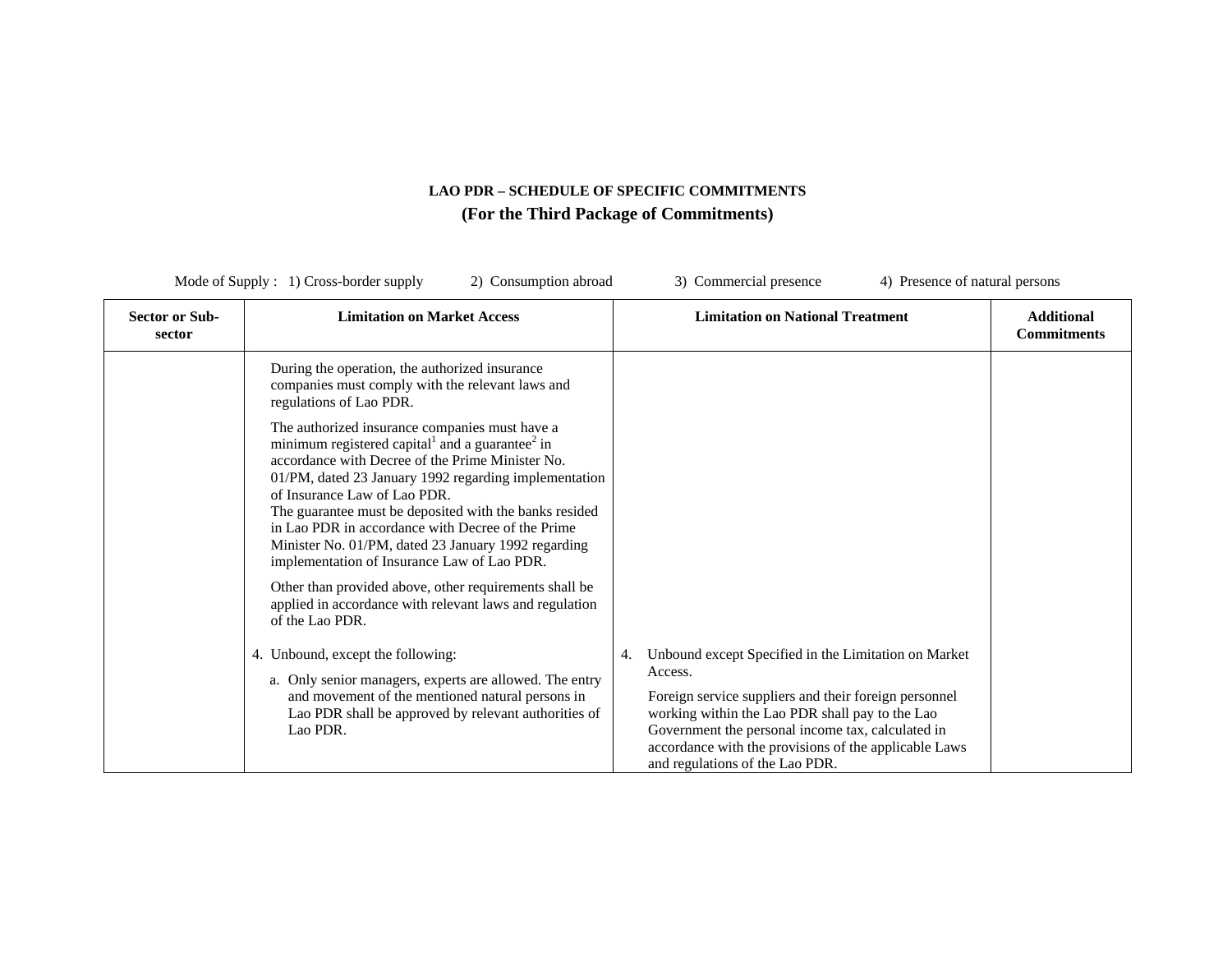| Mode of Supply : 1) Cross-border supply<br>3) Commercial presence<br>4) Presence of natural persons<br>2) Consumption abroad |                                                             |                                                             |                                         |
|------------------------------------------------------------------------------------------------------------------------------|-------------------------------------------------------------|-------------------------------------------------------------|-----------------------------------------|
| <b>Sector or Sub-</b><br>sector                                                                                              | <b>Limitation on Market Access</b>                          | <b>Limitation on National Treatment</b>                     | <b>Additional</b><br><b>Commitments</b> |
| B. Banking and<br>other financial<br>services                                                                                |                                                             |                                                             |                                         |
| c. Financial                                                                                                                 | 1. None                                                     | 1. None                                                     |                                         |
| leasing (CPC                                                                                                                 | 2. None                                                     | 2. None                                                     |                                         |
| 8112)                                                                                                                        | 3. None                                                     | 3. None                                                     |                                         |
|                                                                                                                              | 4. Unbound, except as indicated in the horizontal           | 4. Unbound, except as indicated in the horizontal           |                                         |
|                                                                                                                              | commitments                                                 | commitments                                                 |                                         |
| d. All payment                                                                                                               | 1. None                                                     | None                                                        |                                         |
| and money                                                                                                                    | 2. None                                                     | 2. None                                                     |                                         |
| transmission                                                                                                                 | 3. None                                                     | 3. None                                                     |                                         |
| services (CPC                                                                                                                | 4. Unbound, except as indicated in the horizontal           | 4. Unbound, except as indicated in the horizontal           |                                         |
| 81339**)                                                                                                                     | commitments                                                 | commitments                                                 |                                         |
| f. trading for own                                                                                                           | 1. None                                                     | 1. None                                                     |                                         |
| account or for                                                                                                               | 2. None                                                     | 2. None                                                     |                                         |
| account of                                                                                                                   | 3. None, except for sub sectors such as derivative products | 3. None, except for sub sectors such as derivative products |                                         |
| customers,                                                                                                                   | incl., but not limited to, futures and options (CPC         | incl., but not limited to, futures and options (CPC         |                                         |
| whether on an                                                                                                                | 81339**), transferable securities (CPC 81321*), until       | 81339**), transferable securities (CPC 81321*), until       |                                         |
| exchange, in                                                                                                                 | related Laws and regulations have been developed.           | related Laws and regulations have been developed.           |                                         |
| an over-the-                                                                                                                 | 4. Unbound, except as indicated in the horizontal           | 4. Unbound, except as indicated in the horizontal           |                                         |
| counter market                                                                                                               | commitments                                                 | commitments                                                 |                                         |
| or otherwise.                                                                                                                |                                                             |                                                             |                                         |
| the following:                                                                                                               |                                                             |                                                             |                                         |
| - money                                                                                                                      |                                                             |                                                             |                                         |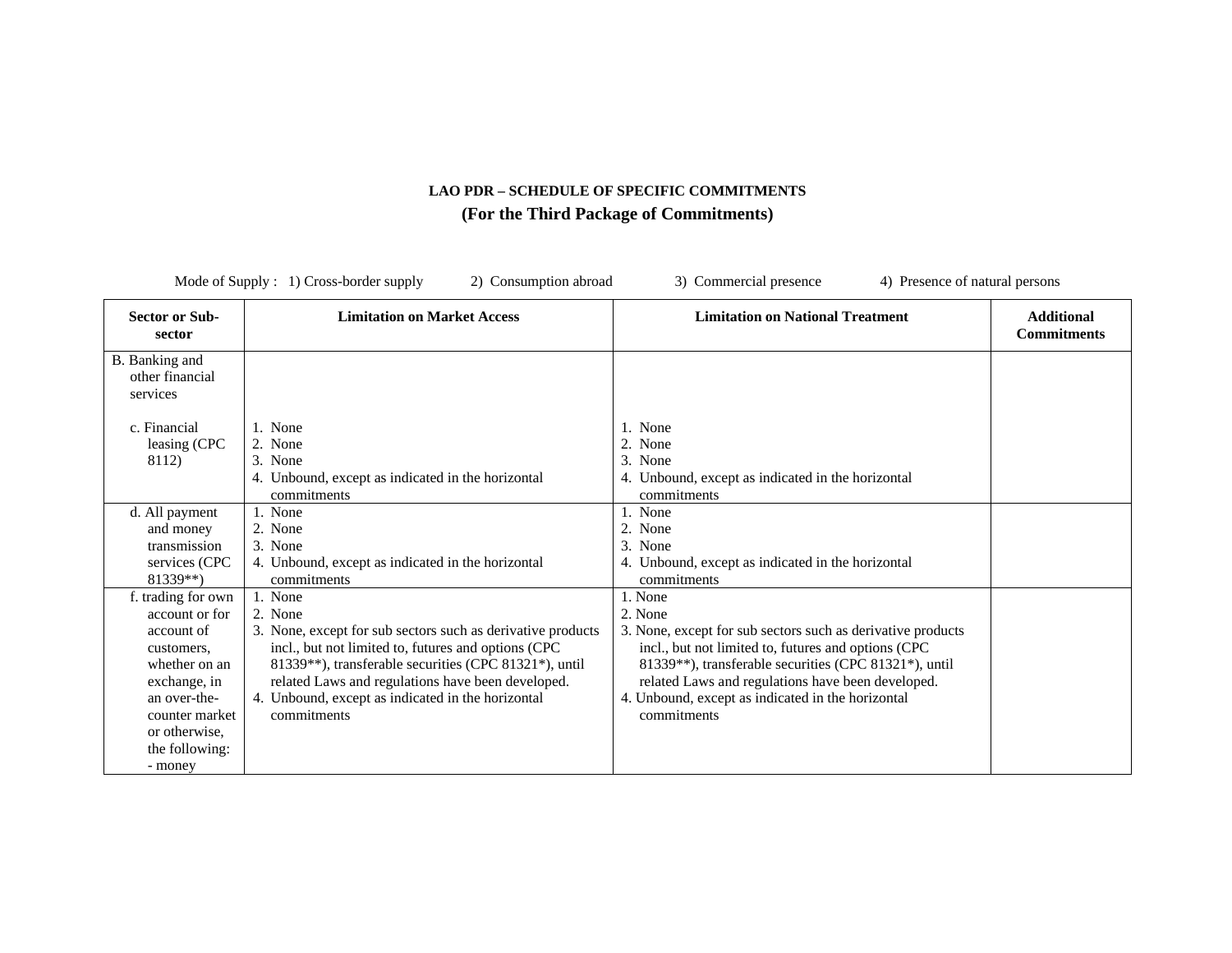|                                                                             | Mode of Supply : 1) Cross-border supply<br>2) Consumption abroad | 3) Commercial presence                  | 4) Presence of natural persons          |
|-----------------------------------------------------------------------------|------------------------------------------------------------------|-----------------------------------------|-----------------------------------------|
| <b>Sector or Sub-</b><br>sector                                             | <b>Limitation on Market Access</b>                               | <b>Limitation on National Treatment</b> | <b>Additional</b><br><b>Commitments</b> |
| market<br>instruments<br>(cheques,<br>bills,<br>certificate of<br>deposits, |                                                                  |                                         |                                         |
| etc.) (CPC<br>81339**)<br>- foreign                                         |                                                                  |                                         |                                         |
| exchange<br>(CPC 81333)<br>- derivative<br>products                         |                                                                  |                                         |                                         |
| incl., but not<br>limited to,<br>futures and                                |                                                                  |                                         |                                         |
| options (CPC<br>$81339**$<br>- exchange                                     |                                                                  |                                         |                                         |
| rate and<br>interest rate<br>instruments,                                   |                                                                  |                                         |                                         |
| including<br>products<br>such as                                            |                                                                  |                                         |                                         |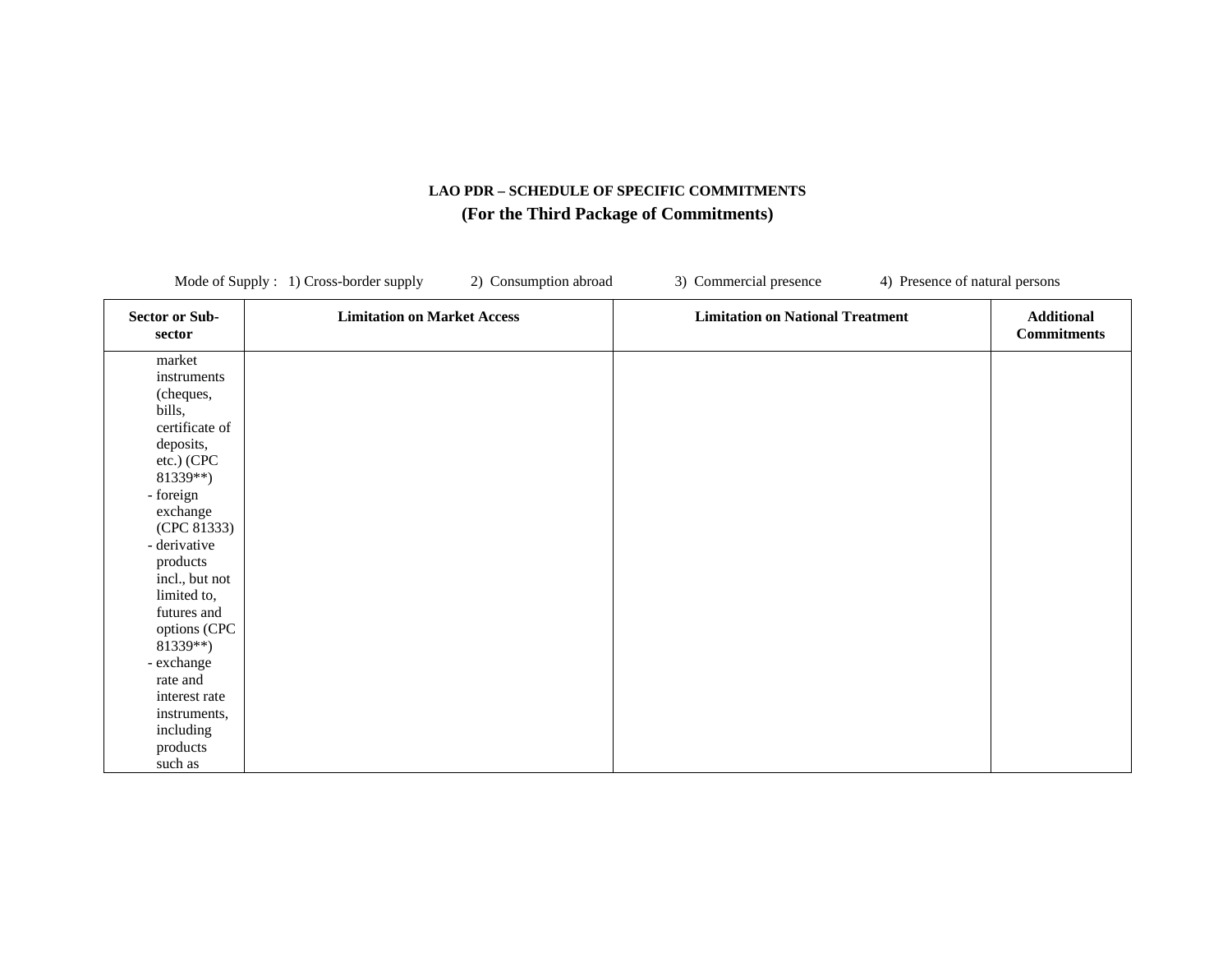| Mode of Supply : 1) Cross-border supply<br>2) Consumption abroad                                                                                       |                                                                                                                                                                                                                                                                                                | 3) Commercial presence<br>4) Presence of natural persons                                                                                                                                                                                                                                       |                                         |
|--------------------------------------------------------------------------------------------------------------------------------------------------------|------------------------------------------------------------------------------------------------------------------------------------------------------------------------------------------------------------------------------------------------------------------------------------------------|------------------------------------------------------------------------------------------------------------------------------------------------------------------------------------------------------------------------------------------------------------------------------------------------|-----------------------------------------|
| <b>Sector or Sub-</b><br>sector                                                                                                                        | <b>Limitation on Market Access</b>                                                                                                                                                                                                                                                             | <b>Limitation on National Treatment</b>                                                                                                                                                                                                                                                        | <b>Additional</b><br><b>Commitments</b> |
| swaps,<br>forward rate<br>agreements,<br>etc. (CPC<br>81339**)                                                                                         |                                                                                                                                                                                                                                                                                                |                                                                                                                                                                                                                                                                                                |                                         |
| - transferable<br>securities<br>(CPC<br>$81321*)$<br>-other<br>negotiable<br>instruments<br>and financial<br>assets. Incl.<br>bullion (CPC<br>81339**) |                                                                                                                                                                                                                                                                                                |                                                                                                                                                                                                                                                                                                |                                         |
| g. participation in<br>issues of all<br>kinds of<br>securities, incl.<br>under-writing<br>and placement<br>as agent<br>(whether)                       | 1. Unbound, until related Laws and regulations have been<br>developed.<br>2. Unbound, until related Laws and regulations have been<br>developed.<br>3. Unbound, until related Laws and regulations have been<br>developed.<br>4. Unbound, except as indicated in the horizontal<br>commitments | 1. Unbound, until related Laws and regulations have been<br>developed.<br>2. Unbound, until related Laws and regulations have been<br>developed.<br>3. Unbound, until related Laws and regulations have been<br>developed.<br>4. Unbound, except as indicated in the horizontal<br>commitments |                                         |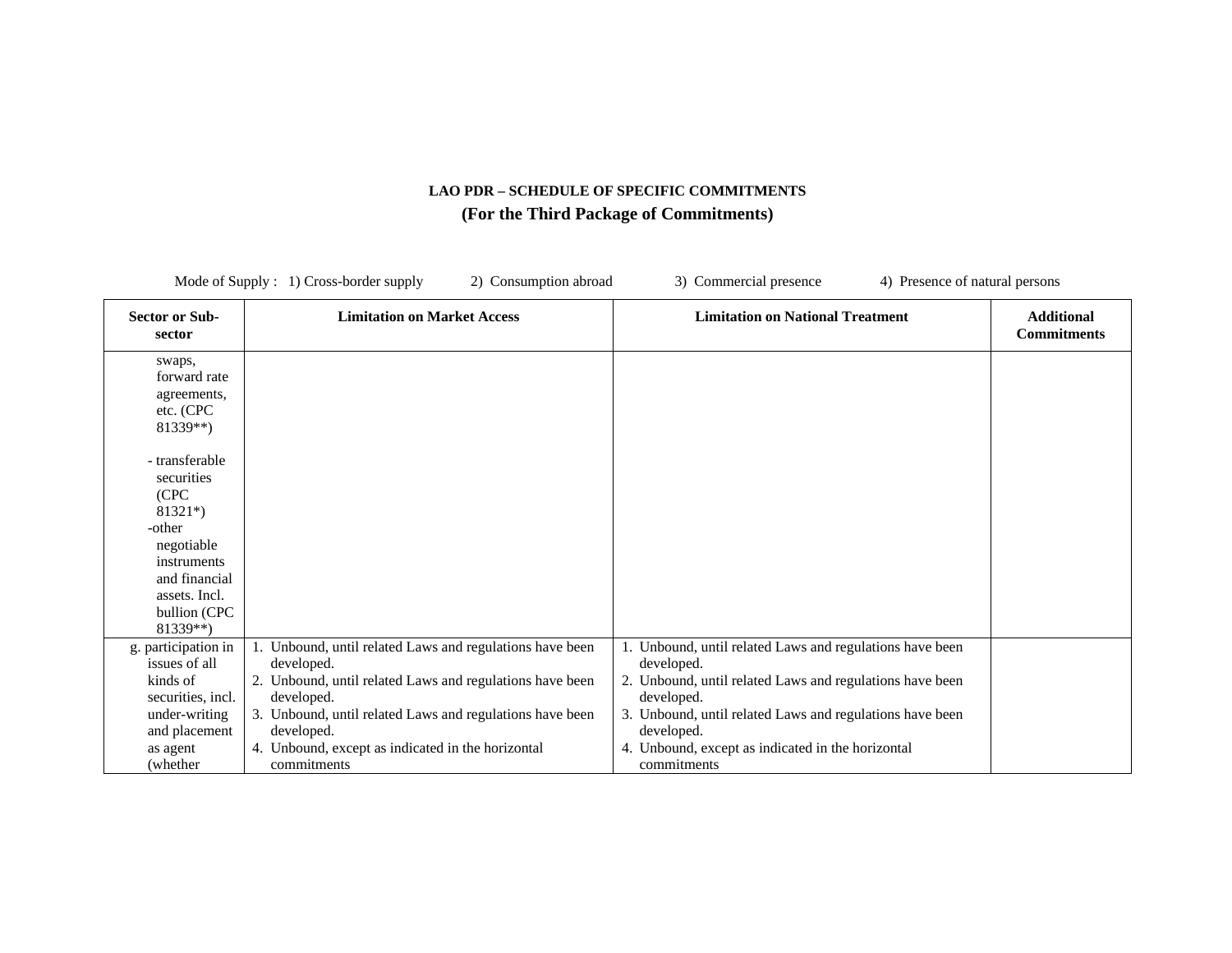| Mode of Supply : 1) Cross-border supply<br>3) Commercial presence<br>2) Consumption abroad<br>4) Presence of natural persons                                                                                             |                                                                                                                                                                                                                                                                                                |                                                                                                                                                                                                                                                                                             |                                         |
|--------------------------------------------------------------------------------------------------------------------------------------------------------------------------------------------------------------------------|------------------------------------------------------------------------------------------------------------------------------------------------------------------------------------------------------------------------------------------------------------------------------------------------|---------------------------------------------------------------------------------------------------------------------------------------------------------------------------------------------------------------------------------------------------------------------------------------------|-----------------------------------------|
| <b>Sector or Sub-</b><br>sector                                                                                                                                                                                          | <b>Limitation on Market Access</b>                                                                                                                                                                                                                                                             | <b>Limitation on National Treatment</b>                                                                                                                                                                                                                                                     | <b>Additional</b><br><b>Commitments</b> |
| publicly or<br>privately) and<br>provision of<br>service related<br>to such issues<br>(CPC 8132)                                                                                                                         |                                                                                                                                                                                                                                                                                                |                                                                                                                                                                                                                                                                                             |                                         |
| h. Money broking<br>(CPC)<br>$81339***^1$ ).<br>management,<br>all forms of<br>collective<br>investment<br>management,<br>pension fund<br>management,<br>custodial<br>depository and<br>trust services<br>$(CPC 81323*)$ | 1. Unbound, until related Laws and regulations have been<br>developed.<br>2. Unbound, until related Laws and regulations have been<br>developed.<br>3. Unbound, until related Laws and regulations have been<br>developed.<br>4. Unbound, except as indicated in the horizontal<br>commitments | Unbound, until related Laws and regulations have been<br>developed.<br>2. Unbound, until related Laws and regulations have been<br>developed.<br>3. Unbound, until related Laws and regulations have been<br>developed.<br>4. Unbound, except as indicated in the horizontal<br>commitments |                                         |
| j. Settlement and<br>clearing<br>services for<br>financial                                                                                                                                                               | 1. None, except for settlement which related to financial<br>asset, derivative products, and other renegotiable<br>instruments until related Laws and regulations have been<br>developed;                                                                                                      | 1. None, except for settlement which related to financial<br>asset, derivative products, and other renegotiable<br>instruments until related Laws and regulations have been<br>developed;                                                                                                   |                                         |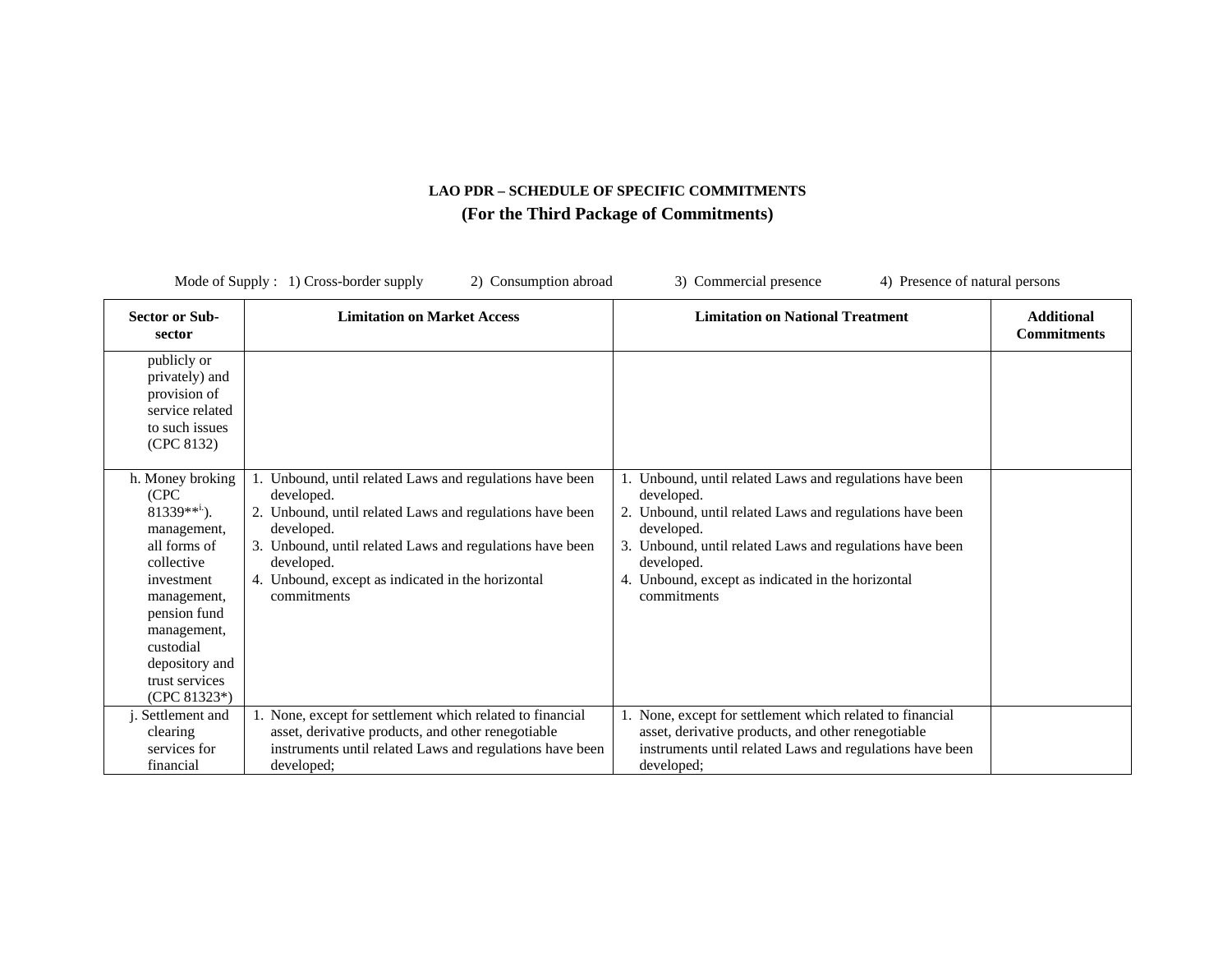| Mode of Supply $: 1)$ Cross-border supply<br>2) Consumption abroad<br>3) Commercial presence<br>4) Presence of natural persons                                                                                                                      |                                                                                                                                                                                                                                                                                                                                                                                                                             |                                                                                                                                                                                                                                                                                                                                                                                                                          |                                         |
|-----------------------------------------------------------------------------------------------------------------------------------------------------------------------------------------------------------------------------------------------------|-----------------------------------------------------------------------------------------------------------------------------------------------------------------------------------------------------------------------------------------------------------------------------------------------------------------------------------------------------------------------------------------------------------------------------|--------------------------------------------------------------------------------------------------------------------------------------------------------------------------------------------------------------------------------------------------------------------------------------------------------------------------------------------------------------------------------------------------------------------------|-----------------------------------------|
| <b>Sector or Sub-</b><br>sector                                                                                                                                                                                                                     | <b>Limitation on Market Access</b>                                                                                                                                                                                                                                                                                                                                                                                          | <b>Limitation on National Treatment</b>                                                                                                                                                                                                                                                                                                                                                                                  | <b>Additional</b><br><b>Commitments</b> |
| assets, incl.<br>securities.<br>derivative<br>products, and<br>other<br>negotiable<br>instruments<br>(CPC 81339**<br>or 81319**).<br>k. Advisory and                                                                                                | 2. None, except for settlement which related to financial<br>asset, derivative products, and other renegotiable<br>instruments until related Laws and regulations have been<br>developed:<br>3. Unbound, for securities, derivative products, and other<br>negotiable instruments until related Laws and<br>regulations have been developed.<br>4. Unbound, except as indicated in the horizontal<br>commitments<br>1. None | 2. None, except for settlement which related to financial<br>asset, derivative products, and other renegotiable<br>instruments until related Laws and regulations have been<br>developed;<br>3. Unbound, for securities, derivative products, and other<br>negotiable instruments until related Laws and regulations<br>have been developed.<br>4. Unbound, except as indicated in the horizontal<br>commitments<br>None |                                         |
| other auxiliary<br>financial<br>services on all<br>the activities<br>listed in<br>Article 1B of<br>MTN.TNC/W/<br>50, incl. credit<br>reference and<br>analysis,<br>investment<br>and portfolio<br>research and<br>advice, advice<br>on acquisitions | 2. None<br>3. Unbound, until related Laws and regulations have been<br>developed.<br>4. Unbound, except as indicated in the horizontal<br>commitments                                                                                                                                                                                                                                                                       | 2. None<br>3. Unbound, until related Laws and regulations have been<br>developed.<br>4. Unbound, except as indicated in the horizontal<br>commitments                                                                                                                                                                                                                                                                    |                                         |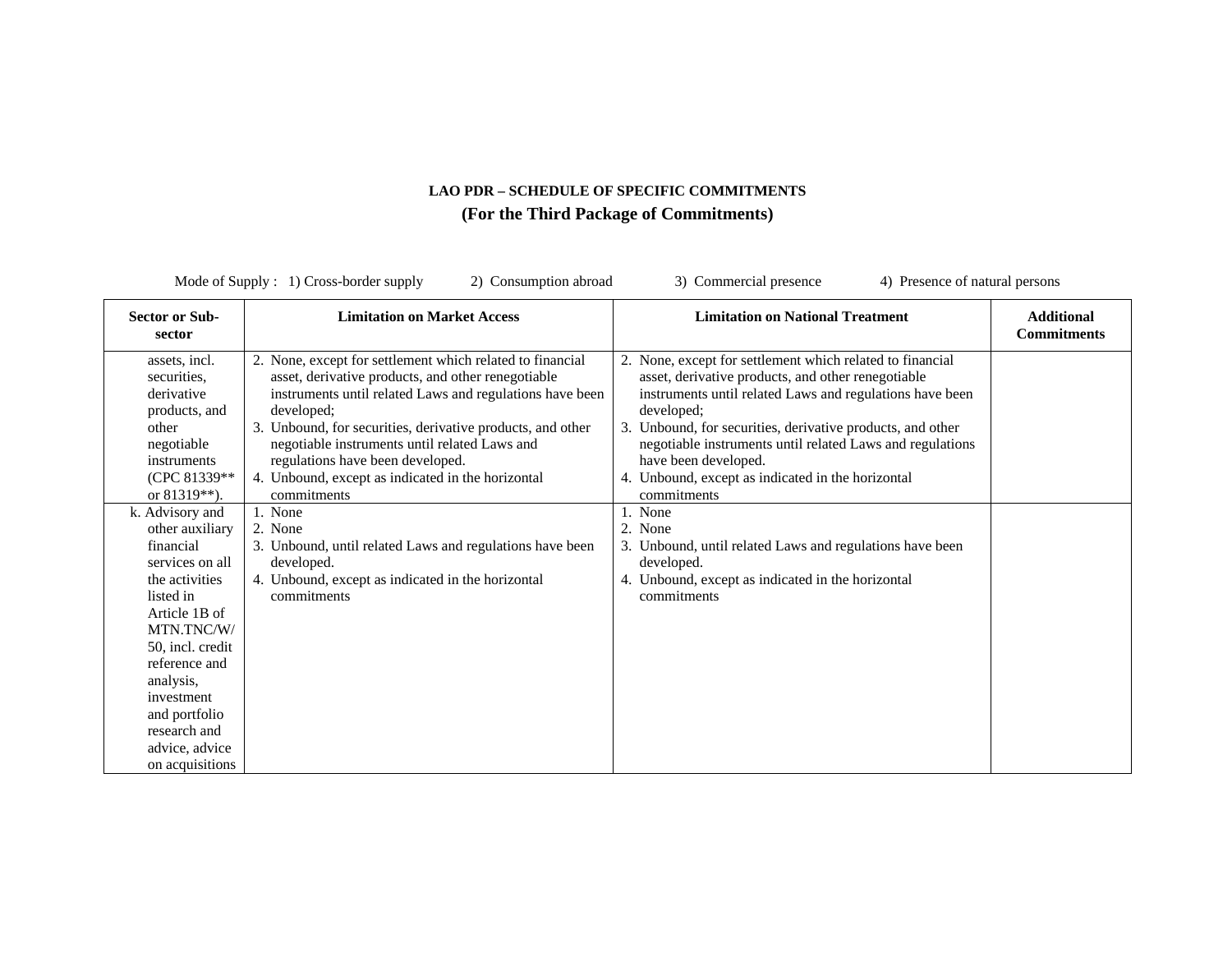| Mode of Supply : 1) Cross-border supply<br>2) Consumption abroad       |                                    | 3) Commercial presence<br>4) Presence of natural persons |                                         |
|------------------------------------------------------------------------|------------------------------------|----------------------------------------------------------|-----------------------------------------|
| <b>Sector or Sub-</b><br>sector                                        | <b>Limitation on Market Access</b> | <b>Limitation on National Treatment</b>                  | <b>Additional</b><br><b>Commitments</b> |
| and on<br>corporate<br>restructuring<br>and strategy<br>$(CPC 8113)$ . |                                    |                                                          |                                         |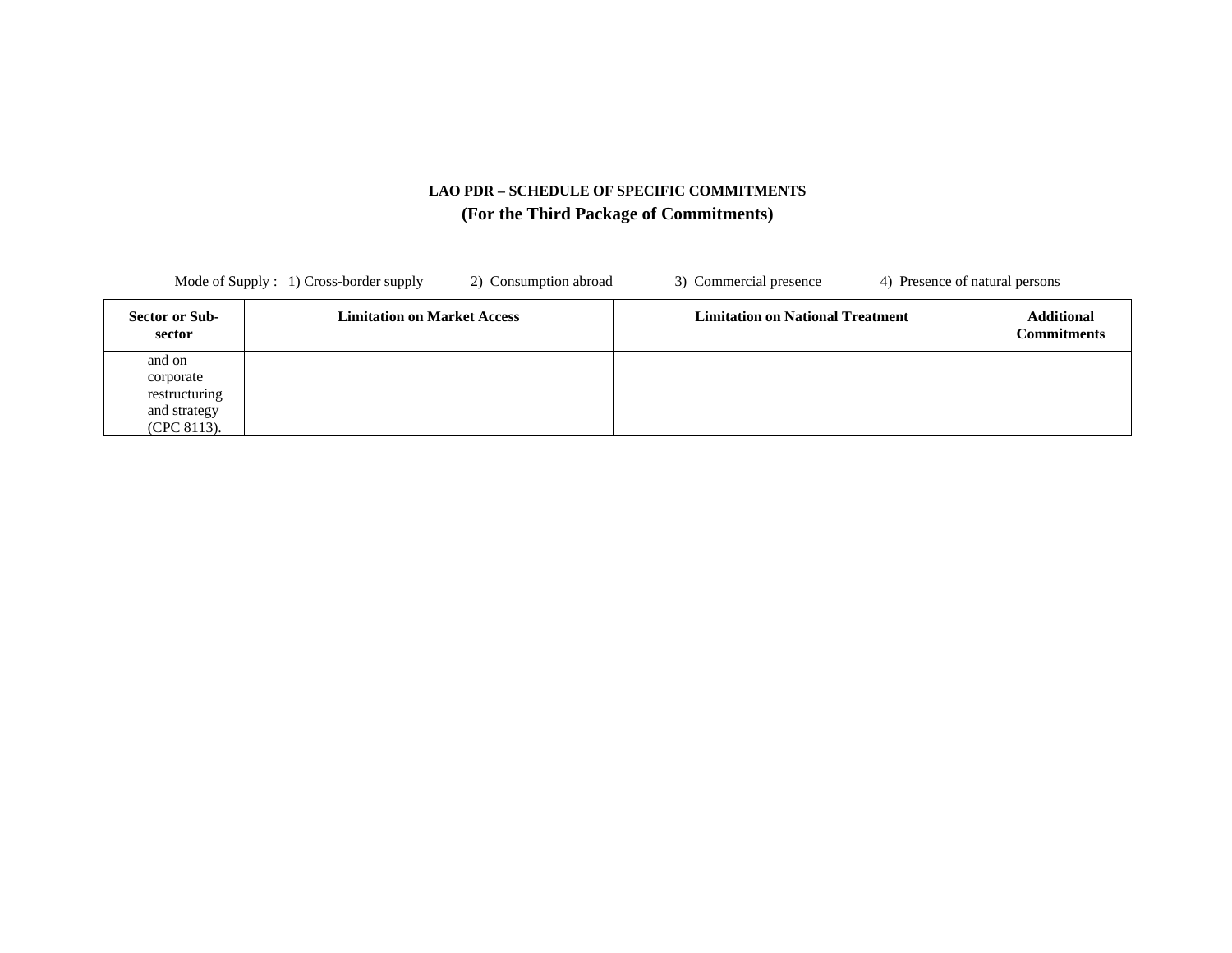| Mode of Supply $: 1)$ Cross-border supply                                                                                                                                                            | 2) Consumption abroad                                                                                                                                                                                                                                                                                                                                                                                                                                                                                                                                                                                                                                                                                                                                                                                                                                                                                                                                                         | 3) Commercial presence                  | 4) Presence of natural persons          |
|------------------------------------------------------------------------------------------------------------------------------------------------------------------------------------------------------|-------------------------------------------------------------------------------------------------------------------------------------------------------------------------------------------------------------------------------------------------------------------------------------------------------------------------------------------------------------------------------------------------------------------------------------------------------------------------------------------------------------------------------------------------------------------------------------------------------------------------------------------------------------------------------------------------------------------------------------------------------------------------------------------------------------------------------------------------------------------------------------------------------------------------------------------------------------------------------|-----------------------------------------|-----------------------------------------|
| <b>Sector or Sub-sector</b>                                                                                                                                                                          | <b>Limitation on Market Access</b>                                                                                                                                                                                                                                                                                                                                                                                                                                                                                                                                                                                                                                                                                                                                                                                                                                                                                                                                            | <b>Limitation on National Treatment</b> | <b>Additional</b><br><b>Commitments</b> |
| Advisory, intermediation and<br>other auxiliary financial<br>services, including credit<br>reference and analysis,<br>investment advice on<br>acquisitions, corporate<br>restructuring and strategy. | 1. Provision of investment and portfolio advice<br>requires commercial presence.<br>Services other than investment and portfolio advice<br>to residents must be undertaken jointly with<br>commercial banks or merchant banks in Malaysia.<br>2. Services other than investment and portfolio advice<br>to residents must be undertaken jointly with<br>commercial banks or merchant banks in Malaysia.<br>3. Entry as a non-bank is limited to:<br>a. Establishment of a locally incorporated joint-<br>venture company and aggregate foreign<br>shareholding in such company shall not exceed<br>30 per cent; or<br>b. A representative office.<br>Representative offices (including those of<br>commercial banks, merchant banks and<br>securities companies) are permitted to undertake<br>research, information and liaison services only.<br>Representative offices of securities companies<br>are not permitted to publish and circulate<br>research work in Malaysia. |                                         |                                         |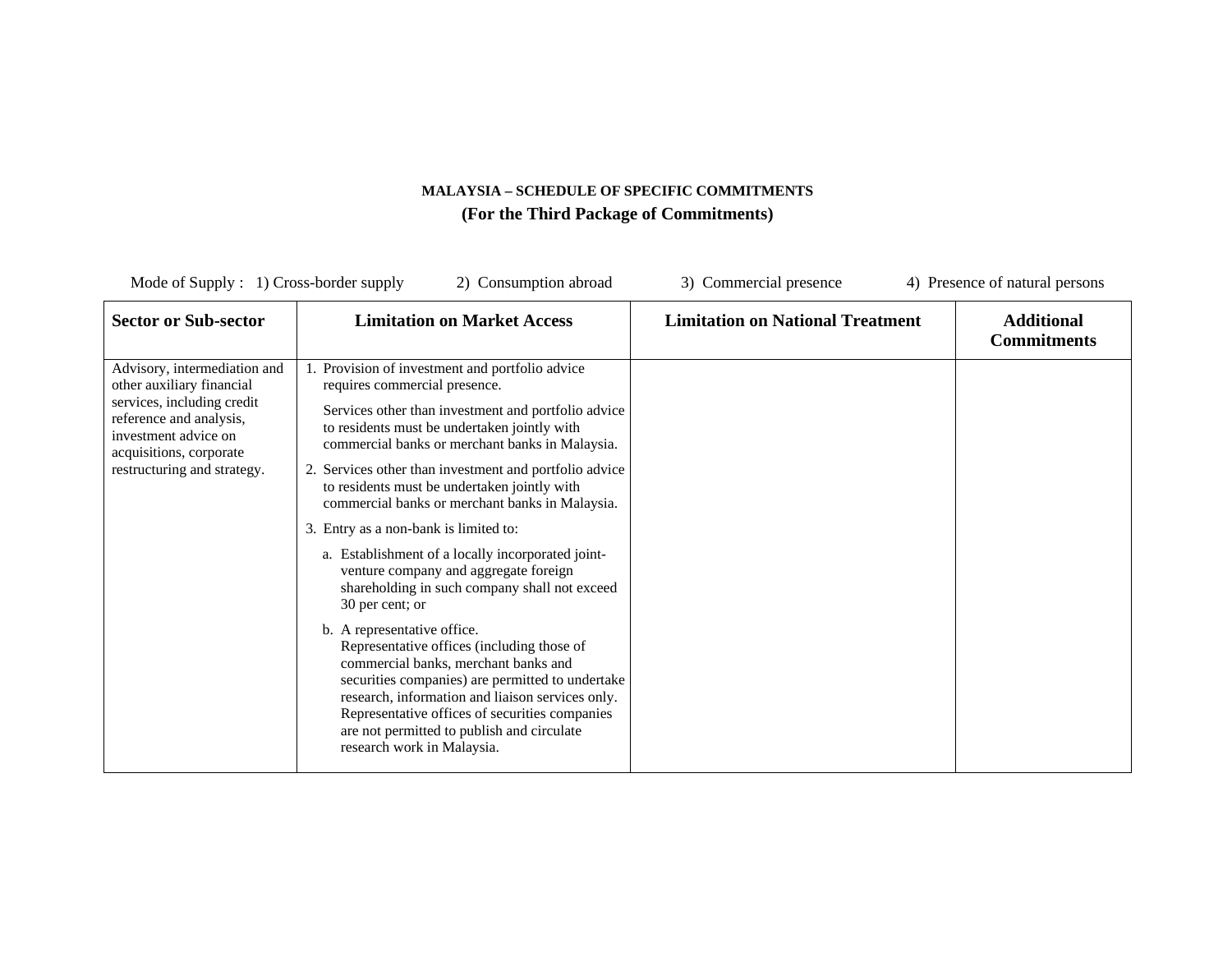| Mode of Supply $: 1)$ Cross-border supply<br>2) Consumption abroad |                                                                                                                                                                                                                                                                                                                                                                                                                                                                                                                                                                              | 3) Commercial presence                  | 4) Presence of natural persons          |
|--------------------------------------------------------------------|------------------------------------------------------------------------------------------------------------------------------------------------------------------------------------------------------------------------------------------------------------------------------------------------------------------------------------------------------------------------------------------------------------------------------------------------------------------------------------------------------------------------------------------------------------------------------|-----------------------------------------|-----------------------------------------|
| <b>Sector or Sub-sector</b>                                        | <b>Limitation on Market Access</b>                                                                                                                                                                                                                                                                                                                                                                                                                                                                                                                                           | <b>Limitation on National Treatment</b> | <b>Additional</b><br><b>Commitments</b> |
|                                                                    | Locally incorporated companies licensed by the<br>Securities Commission as investment advisers will be<br>permitted to publish and circulate research work in<br>Malaysia.<br>Locally incorporated joint venture companies<br>licensed by the Securities Commission as investment<br>advisers, with aggregate foreign shareholding in such<br>companies not exceeding 70 per cent, will be<br>permitted to provide corporate finance advisory<br>(excluding corporate proposal submissions to the<br>Securities Commission) and financial planning<br>services in Malaysia.* |                                         |                                         |

\* Bold italics indicate the addition to Malaysia's Schedule of Commitments in the General Agreement on Trade in Services (GATS).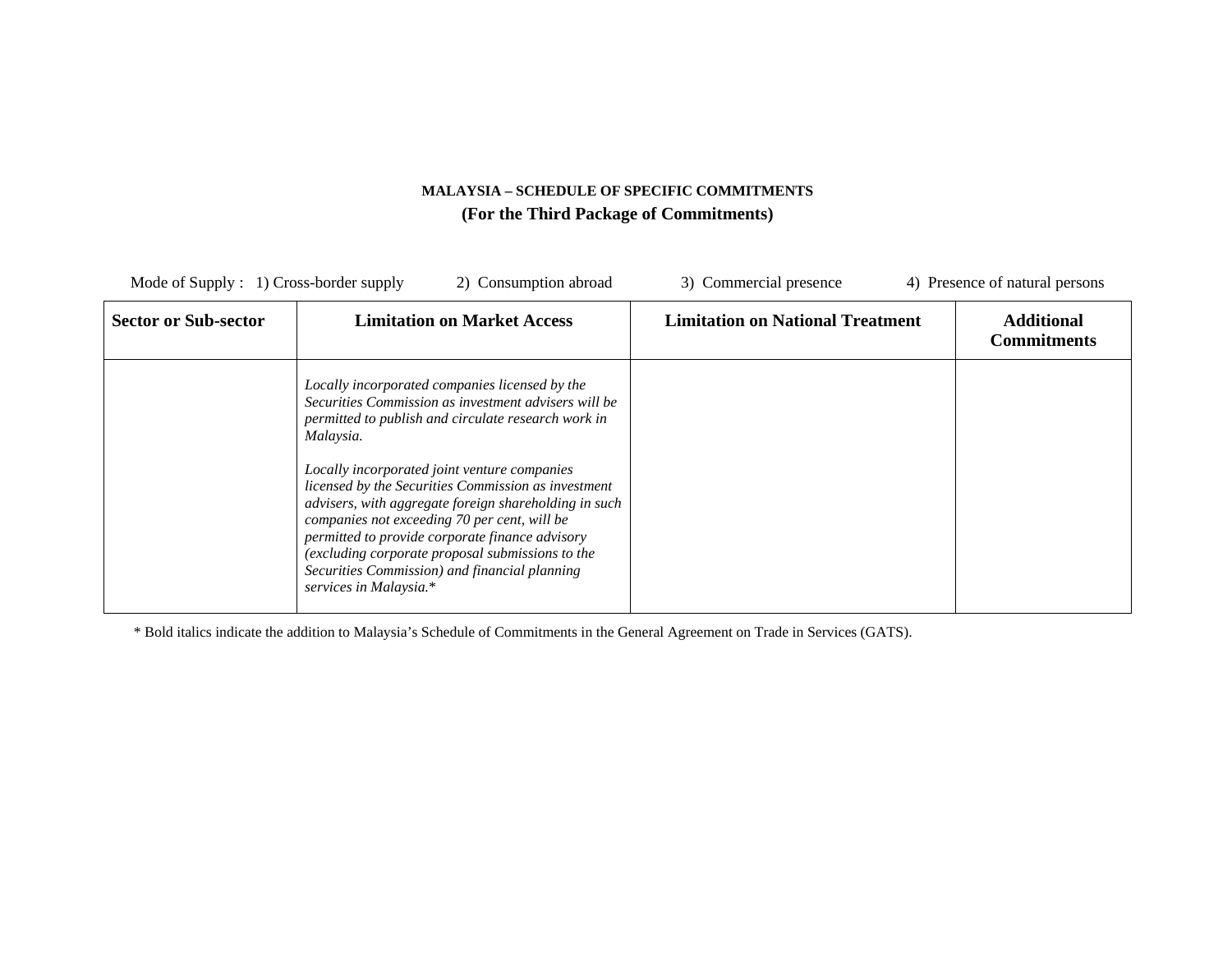| Mode of Supply : 1) Cross-border supply<br>2) Consumption abroad |                                    | 3) Commercial presence                                                                                       | 4) Presence of natural persons          |
|------------------------------------------------------------------|------------------------------------|--------------------------------------------------------------------------------------------------------------|-----------------------------------------|
| <b>Sector or Sub-sector</b>                                      | <b>Limitation on Market Access</b> | <b>Limitation on National Treatment</b>                                                                      | <b>Additional</b><br><b>Commitments</b> |
| <b>Actuarial Services</b>                                        | None<br>1.                         | According to the existing laws & regulations<br>1.<br>and subject to the permission of Myanma<br>Insurance   |                                         |
|                                                                  | Unbound<br>2.                      | Unbound<br>2.                                                                                                |                                         |
|                                                                  | 3.<br>None                         | According to the existing laws $&$ regulations<br>3.<br>and subject to the permission of Myanma<br>Insurance |                                         |
|                                                                  | None<br>4.                         | According to the existing laws $&$ regulations<br>4.<br>and subject to the permission of Myanma<br>Insurance |                                         |
|                                                                  |                                    |                                                                                                              |                                         |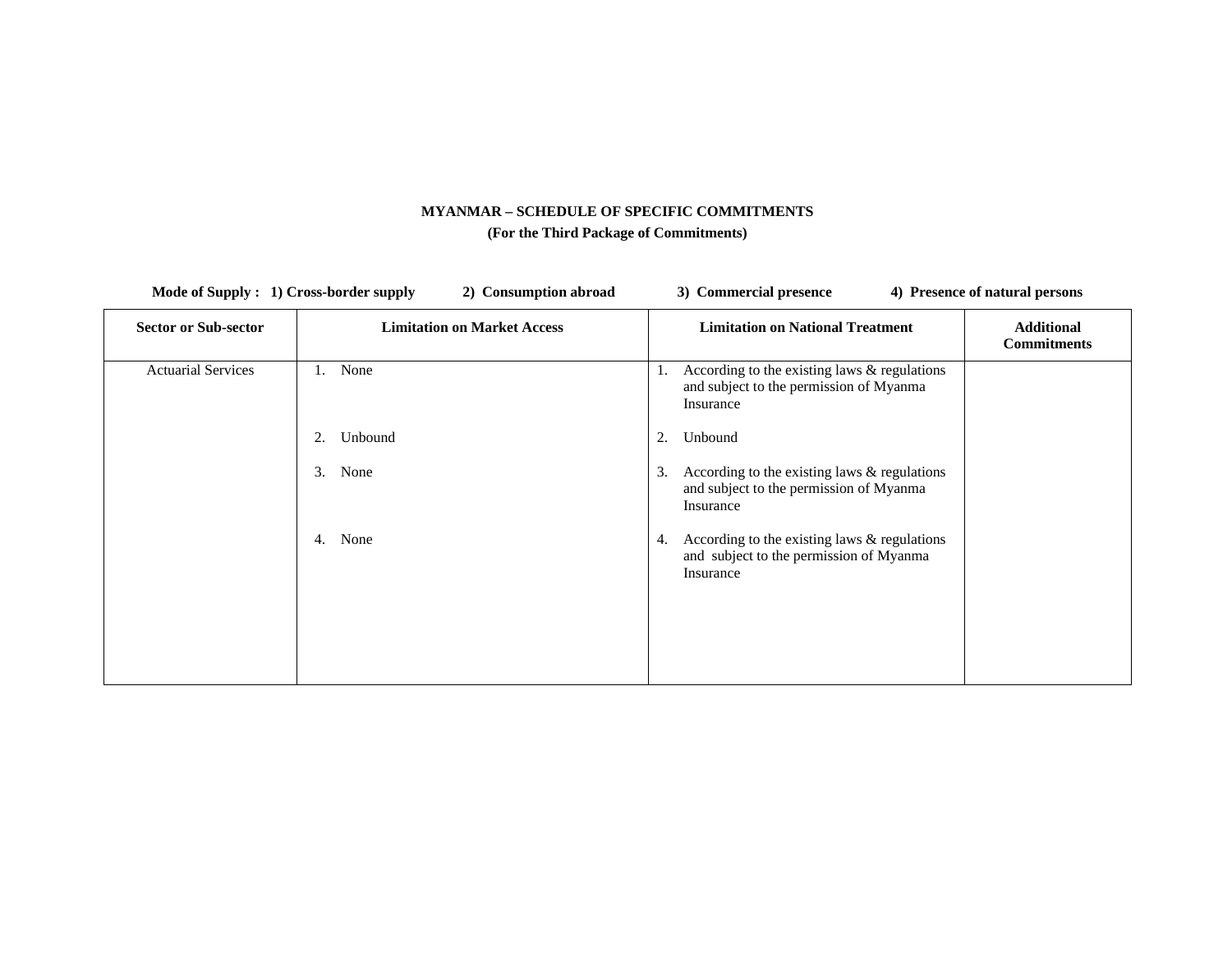| Mode of Supply : 1) Cross-border supply | 2) Consumption abroad                                                                                                                                                                                                                                                                                                                                                                                                                                                                            | 3) Commercial presence                            | 4) Presence of natural persons                                                                                                                                                                                                                                                                                                                                                                                     |  |
|-----------------------------------------|--------------------------------------------------------------------------------------------------------------------------------------------------------------------------------------------------------------------------------------------------------------------------------------------------------------------------------------------------------------------------------------------------------------------------------------------------------------------------------------------------|---------------------------------------------------|--------------------------------------------------------------------------------------------------------------------------------------------------------------------------------------------------------------------------------------------------------------------------------------------------------------------------------------------------------------------------------------------------------------------|--|
| <b>Sector or Sub-sector</b>             | <b>Limitation on Market Access</b>                                                                                                                                                                                                                                                                                                                                                                                                                                                               | <b>Limitation on National</b><br><b>Treatment</b> | <b>Additional Commitments</b>                                                                                                                                                                                                                                                                                                                                                                                      |  |
| <b>STOCK BROKER DEALER</b>              | (1) Cross border supply – commercial presence<br>Consumption abroad - unbound<br>(2)<br>(3) A. Forms of Commercial presence<br>1. Foreign equity participation in domestic<br>corporation<br>2. Establishment of a branch office by a<br>foreign corporation in the Philippines<br>B. Scope of Operation<br>Prior registration with the Philippine Securities<br>and Exchange Commission as a stock broker<br>dealer is required before it can engage in the<br>buying and selling of securities | $(1)$ None<br>None<br>(2)<br>None<br>(3)          | Philippine SEC reserves the right to<br>rationalized domestic registration<br>procedures in its effort to promote cross<br>boarding trading.<br>For branch offices of foreign corporations:                                                                                                                                                                                                                        |  |
|                                         | C. Establishment of stock broker dealer branches<br>all over the country<br>Each foreign stock broker dealer (i.e. domestic<br>corporation but majority of outstanding stocks<br>is foreign owned, or foreign corporation with<br>brand license) shall be limited to two (2)<br>branches the location of which shall be subject<br>to the approval of the Philippines Securities and                                                                                                             |                                                   | For the effective implementation of cross<br>border trading and solicitation of securities<br>business, the Philippine SEC may explore<br>mutual recognition of securities registration<br>and registration of broker dealers and sales<br>agent in domicile country. Thus, the<br>Philippines SEC reserves the right to<br>accord favorable treatment to those service<br>providers/suppliers of member countries |  |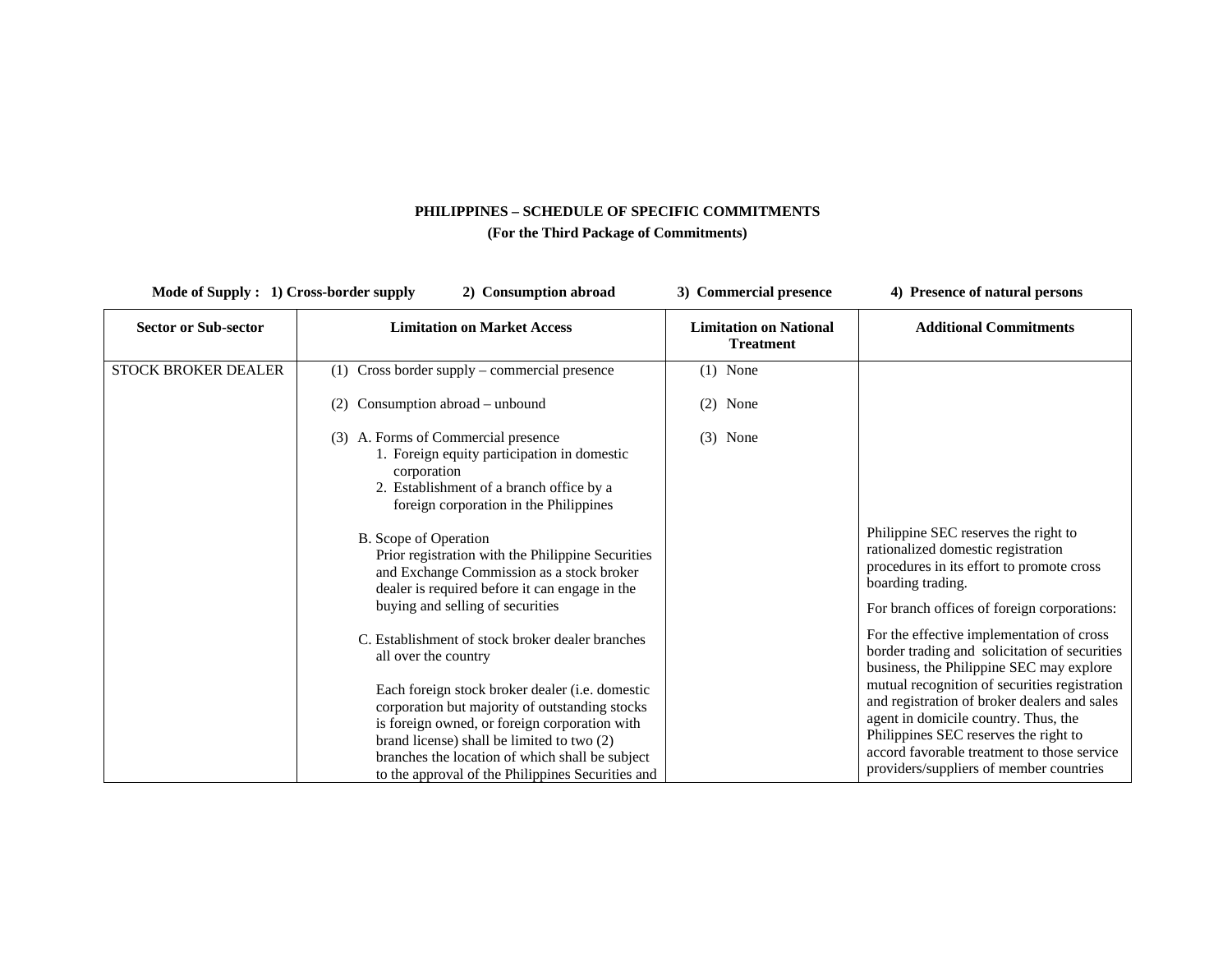| Mode of Supply : 1) Cross-border supply | <b>Consumption abroad</b>                                                                                                                                                                                                                                                                                                                                                                                                                                           | 3) Commercial presence                                            | 4) Presence of natural persons                                                                                           |
|-----------------------------------------|---------------------------------------------------------------------------------------------------------------------------------------------------------------------------------------------------------------------------------------------------------------------------------------------------------------------------------------------------------------------------------------------------------------------------------------------------------------------|-------------------------------------------------------------------|--------------------------------------------------------------------------------------------------------------------------|
| <b>Sector or Sub-sector</b>             | <b>Limitation on Market Access</b>                                                                                                                                                                                                                                                                                                                                                                                                                                  | <b>Limitation on National</b><br><b>Treatment</b>                 | <b>Additional Commitments</b>                                                                                            |
|                                         | Exchange Commission.<br>For domestic corporations with foreign equity<br>participation, non Filipino citizens may become<br>members of the Board of Directors of a stock<br>broker dealer to the extent of the foreign equity<br>participation in the said stock broker dealer.<br>For foreign corporations allowed to transact<br>business in the Philippines, a resident agent has<br>to be appointed as a condition precedent to the<br>issuance of the license. |                                                                   | that accord similar treatment to Filipino<br>financial service suppliers in their country,<br>on a discriminatory basis. |
|                                         | (4) Presence of Natural Persons – Unbound except as<br>provided in the horizontal section                                                                                                                                                                                                                                                                                                                                                                           | (4) Generally none but<br>subject to<br>Philippines labor<br>laws |                                                                                                                          |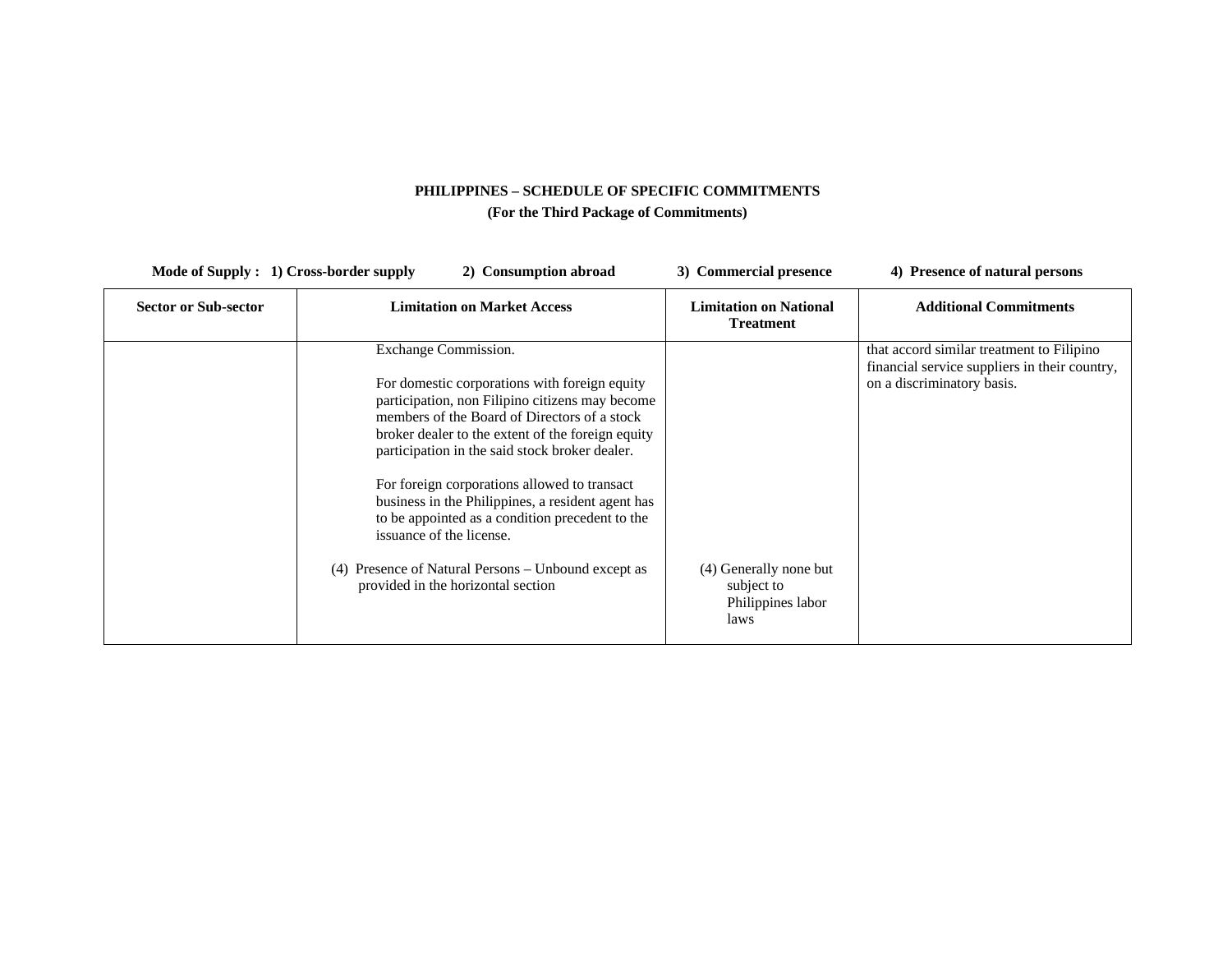| Mode of Supply : 1) Cross-border supply                                                                                                                                 | 2) Consumption abroad                                                                                                                                                                                                                                                                                                                                                                                                                                                                                                                                                                               | 4) Presence of natural persons<br>3) Commercial presence                                                                                       |                                         |
|-------------------------------------------------------------------------------------------------------------------------------------------------------------------------|-----------------------------------------------------------------------------------------------------------------------------------------------------------------------------------------------------------------------------------------------------------------------------------------------------------------------------------------------------------------------------------------------------------------------------------------------------------------------------------------------------------------------------------------------------------------------------------------------------|------------------------------------------------------------------------------------------------------------------------------------------------|-----------------------------------------|
| <b>Sector or Sub-sector</b>                                                                                                                                             | <b>Limitation on Market Access</b>                                                                                                                                                                                                                                                                                                                                                                                                                                                                                                                                                                  | <b>Limitation on National Treatment</b>                                                                                                        | <b>Additional</b><br><b>Commitments</b> |
| Banking and other financial services<br><b>B.</b>                                                                                                                       |                                                                                                                                                                                                                                                                                                                                                                                                                                                                                                                                                                                                     |                                                                                                                                                |                                         |
|                                                                                                                                                                         | The commitments on financial services are made in accordance with the GATS and the Annex on Financial Services. All the commitments in this schedule are subject<br>to horizontal commitments in Singapore's GATS Schedule of Specific Commitments. All the commitments in this Schedule are also subject to entry requirements,<br>domestic laws, guidelines, rules and regulations, terms and conditions of MAS or any other relevant authority or body in Singapore, as the case may be, which are<br>consistent with Article VI of the GATS and paragraph 2 of the Annex on Financial Services. |                                                                                                                                                |                                         |
| Participation in issues of all<br>(g)<br>kinds of securities,<br>including underwriting and<br>placement as agent and<br>provision of service related<br>to such issues | SGX-ST will admit new trading members. New members will<br>3)<br>be able to trade directly in S\$ denominated securities of<br>Singapore-incorporated companies with resident investors for a<br>minimum value of S\$200,000.                                                                                                                                                                                                                                                                                                                                                                       | None except as indicated for activity<br>3)<br>B(b) in the Singapore Schedule of<br>Specific Commitments Supplement 3<br>(GATS/SC/76/Suppl.3). |                                         |
|                                                                                                                                                                         | Representative offices cannot conduct business or act as agents.<br>Unbound for foreign acquisition of new and existing equity<br>interests in SGX-ST member companies.                                                                                                                                                                                                                                                                                                                                                                                                                             |                                                                                                                                                |                                         |
|                                                                                                                                                                         | Banks' and merchant banks' membership on SGX-ST and SGX-DT<br>must be held through subsidiaries. Unbound for new primary and<br>registered dealers of Singapore Government Securities.                                                                                                                                                                                                                                                                                                                                                                                                              |                                                                                                                                                |                                         |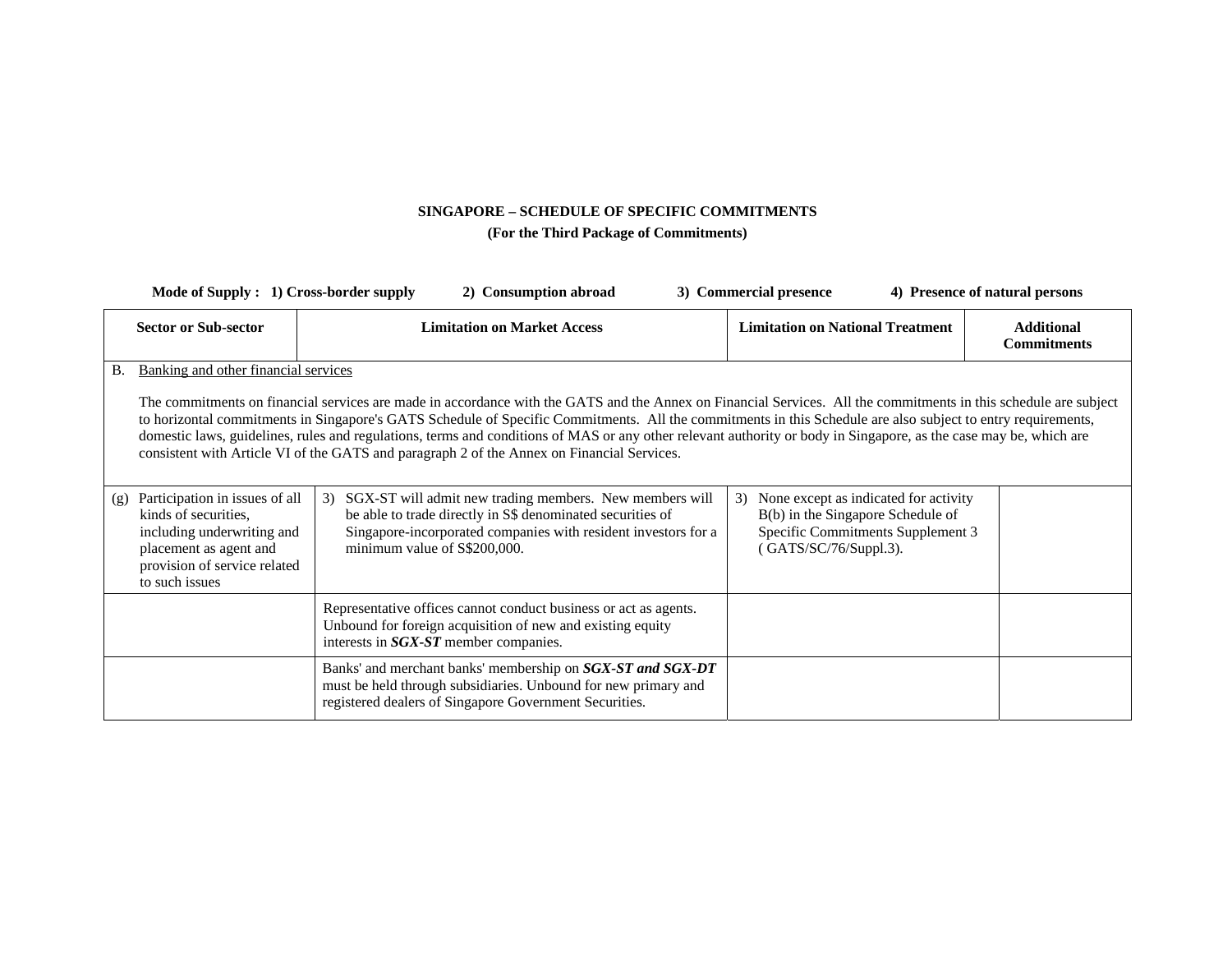| Mode of Supply : 1) Cross-border supply | 2) Consumption abroad                                                                                                                                                                                                                                                                                                                                                                           | 3) Commercial presence                  | 4) Presence of natural persons          |
|-----------------------------------------|-------------------------------------------------------------------------------------------------------------------------------------------------------------------------------------------------------------------------------------------------------------------------------------------------------------------------------------------------------------------------------------------------|-----------------------------------------|-----------------------------------------|
| <b>Sector or Sub-sector</b>             | <b>Limitation on Market Access</b>                                                                                                                                                                                                                                                                                                                                                              | <b>Limitation on National Treatment</b> | <b>Additional</b><br><b>Commitments</b> |
| <b>Banking Sector</b>                   | $(4)$ <sup>*</sup> Removal of quantitative quota on the number of<br>foreign personnel allowed in the banking sector, to<br>become effective one year after the third package of<br>commitments on financial services under the<br><b>ASEAN Framework Agreement on Services comes</b><br>into force. Approval shall be granted based on<br>foreign service providers' business plans and needs. |                                         |                                         |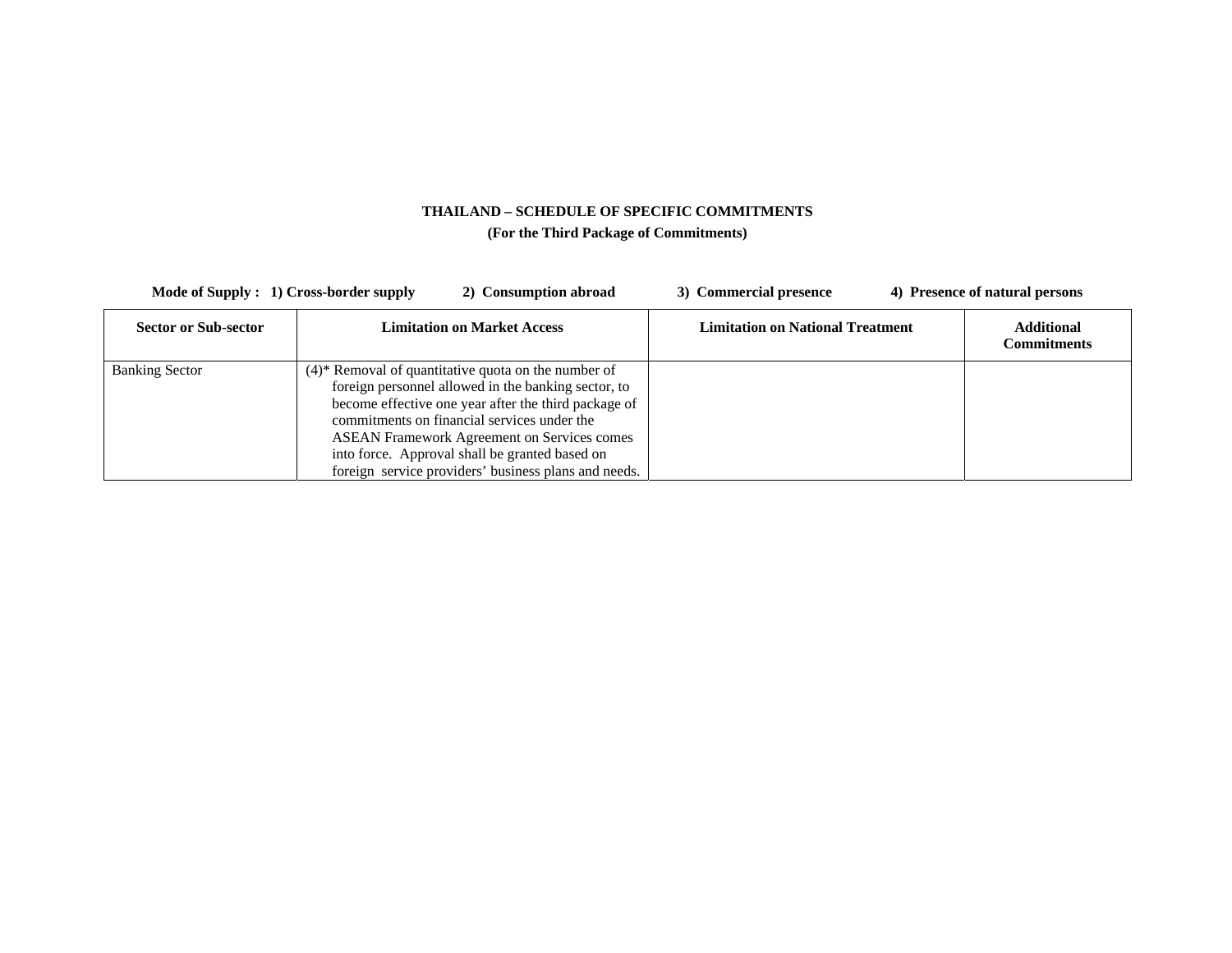| Mode of Supply : 1) Cross-border supply<br>2) Consumption abroad |                                                                                                                                                                                                                                                                                                                                                                                                                                                                                                                                                                                                                                                                                                                                                                                                                                                                                                            | 4) Presence of natural persons<br>3) Commercial presence                                                                                                                                                                                                                                                                      |                                         |  |  |  |
|------------------------------------------------------------------|------------------------------------------------------------------------------------------------------------------------------------------------------------------------------------------------------------------------------------------------------------------------------------------------------------------------------------------------------------------------------------------------------------------------------------------------------------------------------------------------------------------------------------------------------------------------------------------------------------------------------------------------------------------------------------------------------------------------------------------------------------------------------------------------------------------------------------------------------------------------------------------------------------|-------------------------------------------------------------------------------------------------------------------------------------------------------------------------------------------------------------------------------------------------------------------------------------------------------------------------------|-----------------------------------------|--|--|--|
| <b>Sector or Sub-sector</b>                                      | <b>Limitation on Market Access</b>                                                                                                                                                                                                                                                                                                                                                                                                                                                                                                                                                                                                                                                                                                                                                                                                                                                                         | <b>Limitation on National Treatment</b>                                                                                                                                                                                                                                                                                       | <b>Additional</b><br><b>Commitments</b> |  |  |  |
| HORIZONTAL COMMITMENTS                                           |                                                                                                                                                                                                                                                                                                                                                                                                                                                                                                                                                                                                                                                                                                                                                                                                                                                                                                            |                                                                                                                                                                                                                                                                                                                               |                                         |  |  |  |
| <b>ALL SECTORS</b><br><b>INCLUDED</b><br>IN THIS SCHEDULE        | 3) Commercial presence of foreign service<br>providers may be in the following forms:<br>- Representative office,<br>- Joint venture enterprise<br>- Enterprise with 100% foreign owned capital, unless<br>other wise provided;<br>Representative offices of foreign service providers are not<br>allowed to perform business activities in Vietnam;<br>The commercial presence of foreign service providers<br>shall be subject to licensing by the competent State<br>authority;<br>The joint venture enterprise shall be established in the<br>form of a limited liability company and shall be a legal<br>entity in accordance with the law of Vietnam; the capital<br>contribution of a foreign party or foreign parties to the<br>legal capital of a joint venture enterprise shall not be less<br>than thirty (30%) per cent of the legal capital, except in<br>eases stipulated by the Government. | 3) Foreign service providers in Vietnam shall be<br>subject to the Laws applied specifically to<br>them, including Laws on Taxes; shall be<br>allowed to lease land; shall not be a mortgage<br>of land but they may be allowed to own<br>immovable properties (other than land) during<br>the term specified in the license; |                                         |  |  |  |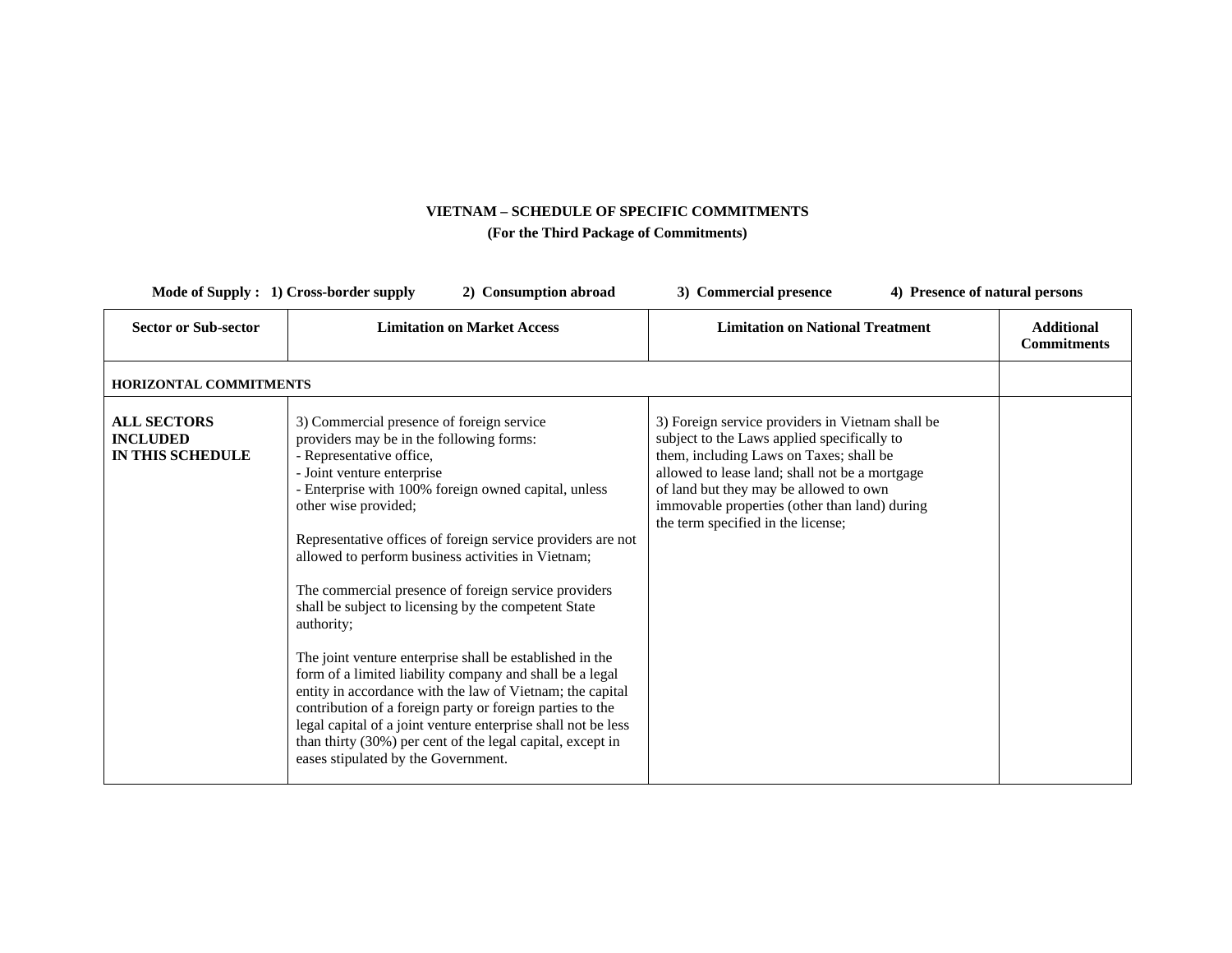| Mode of Supply : 1) Cross-border supply | 2) Consumption abroad                                                                                                                                                                                                                                                                                                                                                                                                                                                                                                                                                                                                                                                                                                                                                                                                                                                                                                                                                                                                                                                                                                                                                                                                                          | 3) Commercial presence<br>4) Presence of natural persons                                                                                                                                                                                                                  |                                         |
|-----------------------------------------|------------------------------------------------------------------------------------------------------------------------------------------------------------------------------------------------------------------------------------------------------------------------------------------------------------------------------------------------------------------------------------------------------------------------------------------------------------------------------------------------------------------------------------------------------------------------------------------------------------------------------------------------------------------------------------------------------------------------------------------------------------------------------------------------------------------------------------------------------------------------------------------------------------------------------------------------------------------------------------------------------------------------------------------------------------------------------------------------------------------------------------------------------------------------------------------------------------------------------------------------|---------------------------------------------------------------------------------------------------------------------------------------------------------------------------------------------------------------------------------------------------------------------------|-----------------------------------------|
| <b>Sector or Sub-sector</b>             | <b>Limitation on Market Access</b>                                                                                                                                                                                                                                                                                                                                                                                                                                                                                                                                                                                                                                                                                                                                                                                                                                                                                                                                                                                                                                                                                                                                                                                                             | <b>Limitation on National Treatment</b>                                                                                                                                                                                                                                   | <b>Additional</b><br><b>Commitments</b> |
|                                         | The duration of an enterprise with foreign owned capital<br>and the duration of a business cooperation contract shall<br>be stated in the Investment license for each project in<br>accordance with regulations of the Government, but shall<br>not exceed fifty (50) years. The Government may, on a<br>project by project basis, grant a longer duration but the<br>maximum duration shall not exceed seventy (70) years.<br>4) Foreigners who work in Vietnam must comply with the<br>provisions of the law on labour, the law on immigration;<br>A foreigner who works in Vietnam must have high<br>professional qualifications which can not be provided by<br>Vietnamese employees; shall obtain a permit from the<br>Ministry of labour, War Invalids and Social Affairs; shall<br>be at least 18 years of age and in suitable health and shall<br>not have any criminal record and his/her term of<br>employment shall not exceed 3 years;<br>Subject to the Law on Foreign Investment. The General<br>Director or the First Deputy General Director of a joint<br>venture enterprise shall be a Vietnamese citizen;<br>Enterprises with foreign owned capital, parties to the<br>business cooperation contract, based on the business | 4) Foreigners who work in Vietnam shall obtain<br>a valid labour permit; shall be subject to the<br>specific income tax scheme; and shall not own<br>immovable properties.<br>A Foreign Investor who remits profits abroad shall<br>pay taxes in accordance with the law. |                                         |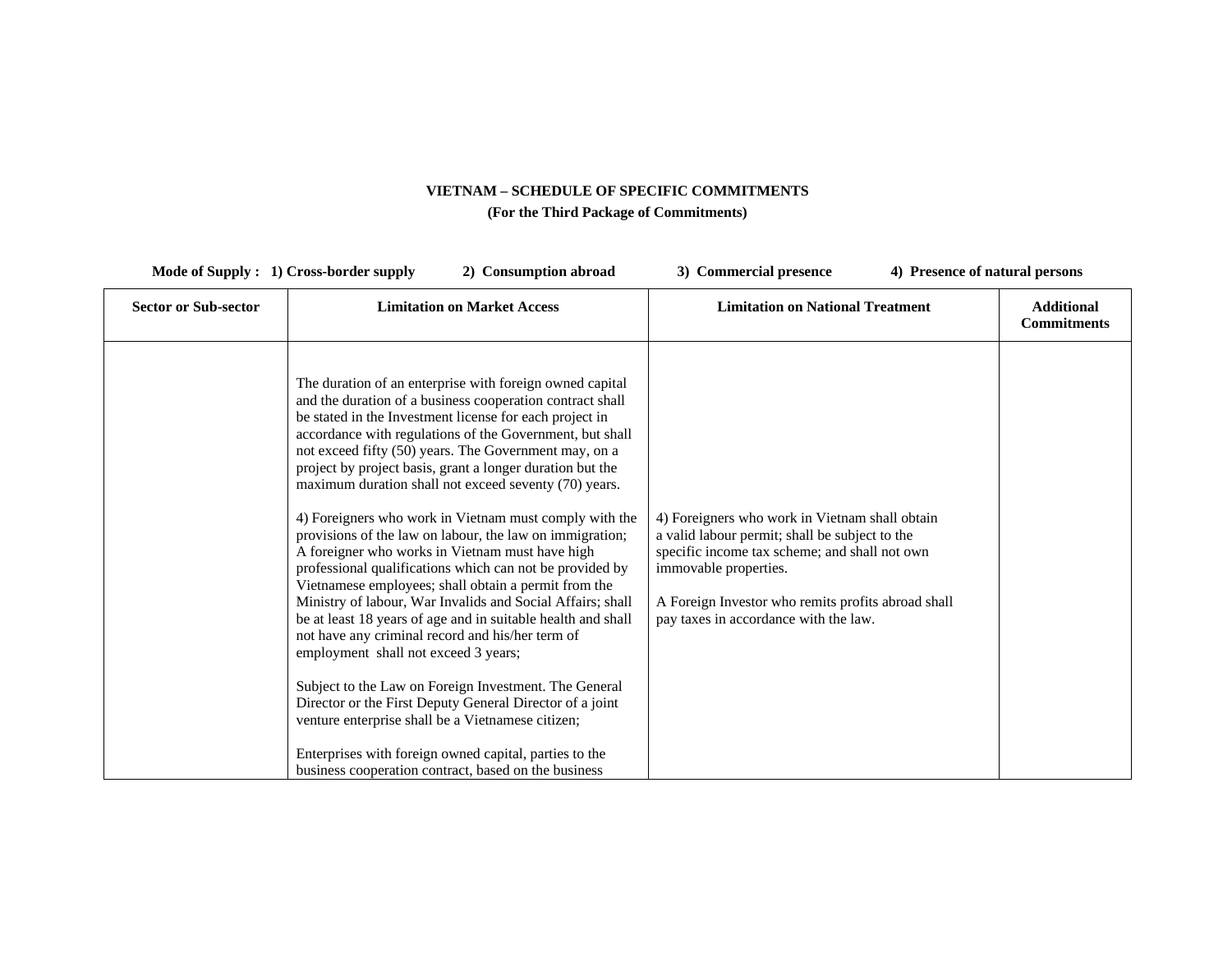| Mode of Supply : 1) Cross-border supply | 2) Consumption abroad                                                                                                                                                                                                                                                                                                      | 3) Commercial presence                  | 4) Presence of natural persons   |
|-----------------------------------------|----------------------------------------------------------------------------------------------------------------------------------------------------------------------------------------------------------------------------------------------------------------------------------------------------------------------------|-----------------------------------------|----------------------------------|
| <b>Sector or Sub-sector</b>             | <b>Limitation on Market Access</b>                                                                                                                                                                                                                                                                                         | <b>Limitation on National Treatment</b> | <b>Additional</b><br>Commitments |
|                                         | demands, shall be entitled to recruit employees, with<br>priority given to Vietnamese citizens; shall be allowed to<br>employ foreigners only for job which requires technical<br>and management qualifications which can not be provided<br>by Vietnam with schemes for training Vietnamese<br>employees for replacement. |                                         |                                  |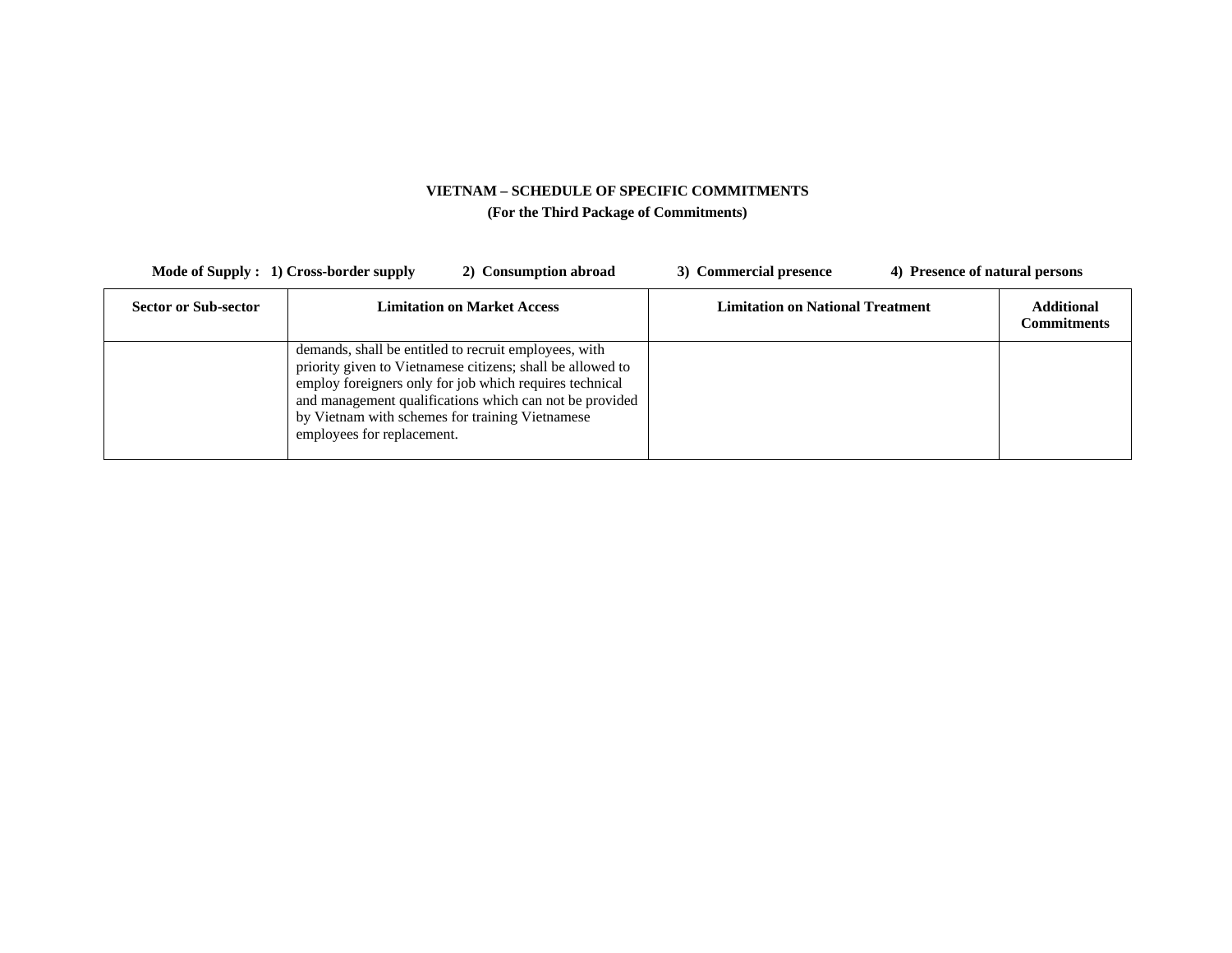| Mode of Supply : 1) Cross-border supply |                                                     | 2) Consumption abroad                                                                                                                                                                      | 3) Commercial presence                  | 4) Presence of natural persons          |  |
|-----------------------------------------|-----------------------------------------------------|--------------------------------------------------------------------------------------------------------------------------------------------------------------------------------------------|-----------------------------------------|-----------------------------------------|--|
|                                         | <b>Sector or Sub-sector</b>                         | <b>Limitation on Market Access</b>                                                                                                                                                         | <b>Limitation on National Treatment</b> | <b>Additional</b><br><b>Commitments</b> |  |
|                                         | <b>FINANCIAL SERVICES</b>                           |                                                                                                                                                                                            |                                         |                                         |  |
| A.                                      | Insurance and Insurance-<br><b>Related Services</b> | 1. Unbound                                                                                                                                                                                 | 1. None                                 |                                         |  |
| а.                                      | Life insurance, excl. health<br>insurance services  | 2. None<br>3. After two years from the coming into force of                                                                                                                                | 2. None<br>3. None                      |                                         |  |
| b.                                      | Non-life insurance                                  | this Schedule, the establishment of insurance<br>or insurance brokering joint ventures shall be<br>permitted.                                                                              |                                         |                                         |  |
| c.                                      | Reinsurance and retrocession                        | After three years from the coming into force                                                                                                                                               |                                         |                                         |  |
| d.                                      | Services auxiliary to insurance                     | of this Schedule, the establishment of<br>insurance or insurance brokering 100%<br>foreign invested companies shall be                                                                     |                                         |                                         |  |
|                                         | (excl. insurance agent services)                    | permitted.                                                                                                                                                                                 |                                         |                                         |  |
|                                         |                                                     | Foreign capital contribution shall not exceed<br>50% of the legal capital of the joint ventures.                                                                                           |                                         |                                         |  |
|                                         |                                                     | Foreign invested insurance enterprises shall<br>not be allowed to engage in statutory                                                                                                      |                                         |                                         |  |
|                                         |                                                     | insurance business, including motor vehicle<br>third party liability, insurance in construction<br>and installation, insurance for oil and gas<br>projects, and insurance for projects and |                                         |                                         |  |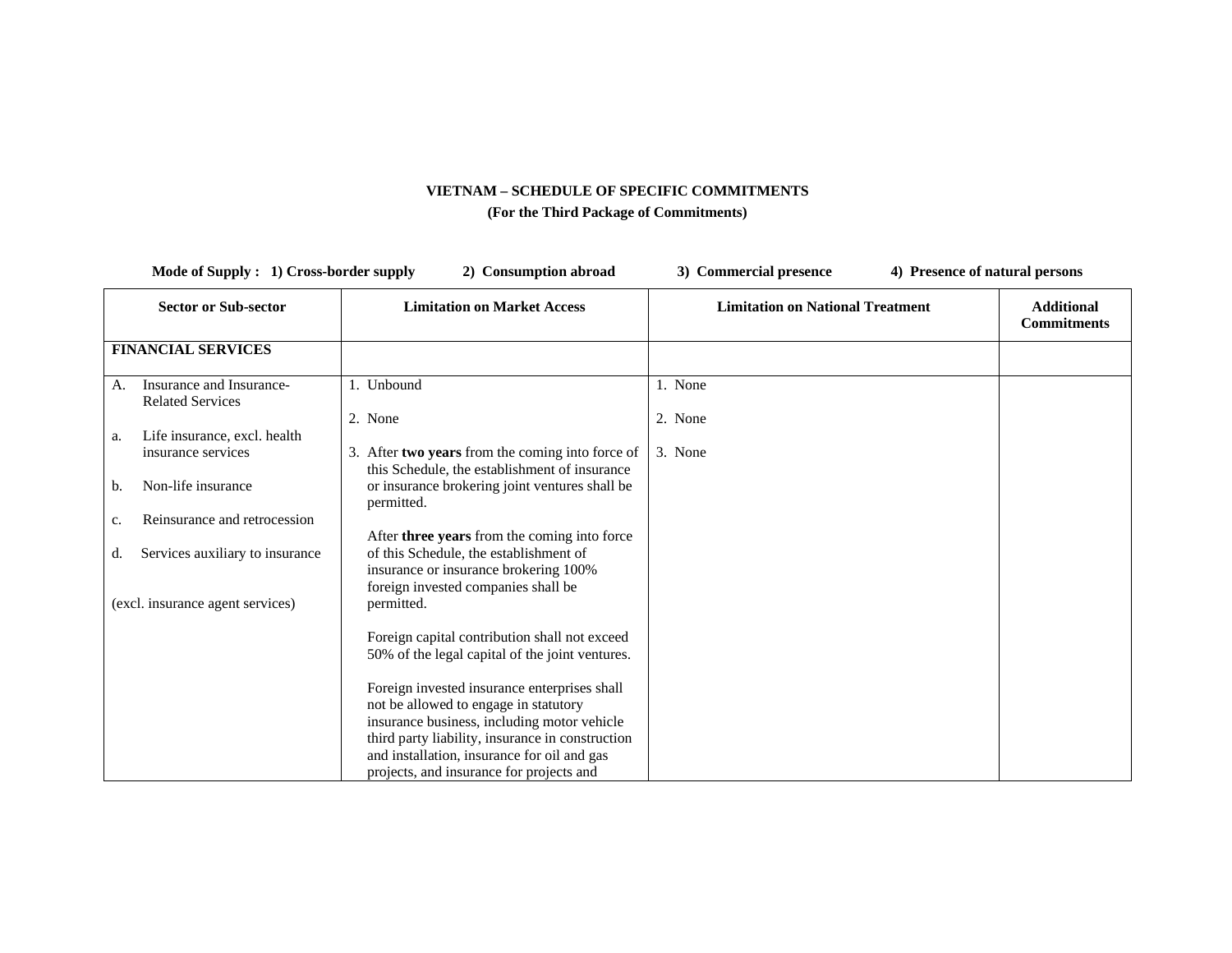| <b>Sector or Sub-sector</b> | <b>Limitation on Market Access</b>                                                                                                                                                                                                                                                                                                                                                                                                                                                                                                           | <b>Limitation on National Treatment</b>                      | <b>Additional</b><br><b>Commitments</b> |
|-----------------------------|----------------------------------------------------------------------------------------------------------------------------------------------------------------------------------------------------------------------------------------------------------------------------------------------------------------------------------------------------------------------------------------------------------------------------------------------------------------------------------------------------------------------------------------------|--------------------------------------------------------------|-----------------------------------------|
|                             | construction works of high danger to public<br>security and the environment. After four<br>years from the coming into force of this<br>Schedule, this limitation shall be abolished.<br>Foreign invested insurance enterprises shall<br>reinsure with the Reinsurance Corporation of<br>Vietnam with the minimum proportion of<br>20% of the contracted liabilities. After four<br>years from the coming into force of this<br>Schedule, this limitation shall be abolished.<br>4. Unbound, except as indicated in the horizontal<br>section | 4. Unbound, except as indicated in the horizontal<br>section |                                         |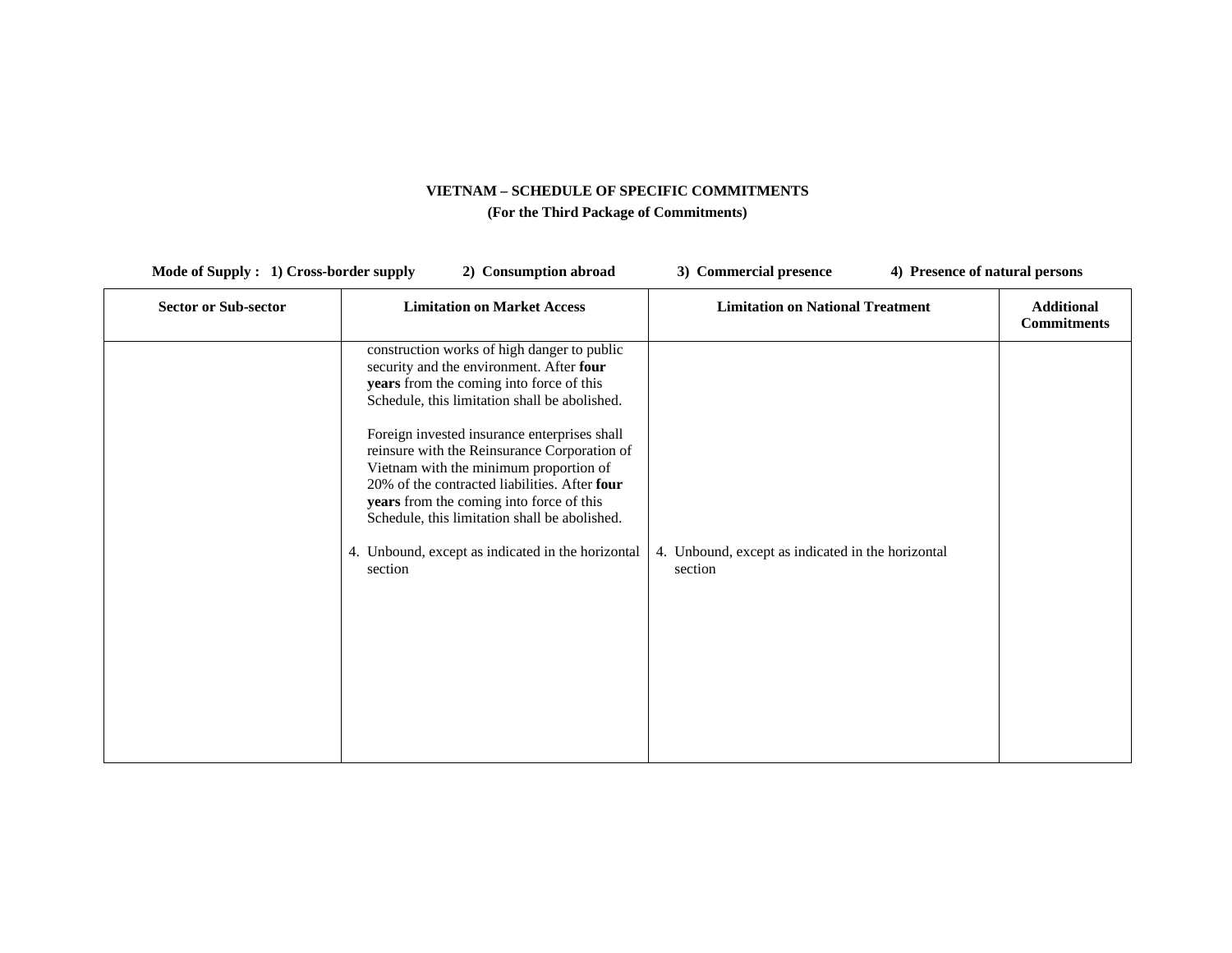| Mode of Supply : 1) Cross-border supply                                                                                                                                     | 2) Consumption abroad                                                                                                                                                                                                                                                                                                                                                                                                                                                                                                                                                                                                                                                                                                                                              | 3) Commercial presence                  | 4) Presence of natural persons |                                         |
|-----------------------------------------------------------------------------------------------------------------------------------------------------------------------------|--------------------------------------------------------------------------------------------------------------------------------------------------------------------------------------------------------------------------------------------------------------------------------------------------------------------------------------------------------------------------------------------------------------------------------------------------------------------------------------------------------------------------------------------------------------------------------------------------------------------------------------------------------------------------------------------------------------------------------------------------------------------|-----------------------------------------|--------------------------------|-----------------------------------------|
| <b>Sector or Sub-sector</b>                                                                                                                                                 | <b>Limitation on Market Access</b>                                                                                                                                                                                                                                                                                                                                                                                                                                                                                                                                                                                                                                                                                                                                 | <b>Limitation on National Treatment</b> |                                | <b>Additional</b><br><b>Commitments</b> |
| B. Banking and other financial services<br>General Conditions on the banking service sub-sector:                                                                            |                                                                                                                                                                                                                                                                                                                                                                                                                                                                                                                                                                                                                                                                                                                                                                    |                                         |                                |                                         |
| in the General Conditions on the banking service sub-sector.                                                                                                                | - All commitments in this Schedule shall be subject to domestic laws and regulations on establishment and operations of foreign credit organizations operating in Viet Nam,<br>promulgated by the State Bank of Viet Nam and/or other relevant agencies of Viet Nam.<br>- In addition to specific commitments in this Schedule of Specific Commitments, foreign credit organizations operating in Viet Nam shall comply with provisions stipulated<br>- Based on the need of economic development and the stability and safety of the domestic financial market, the Governor of the State Bank of Viet Nam may consider and<br>make decisions on the number of licenses granted for foreign credit organizations operating in Viet Nam under the following forms: |                                         |                                |                                         |
| +Representative office;<br>+Foreign bank branch;<br>+Joint venture bank;<br>+ Joint venture financial leasing company;<br>$+100\%$ foreign-owned financial leasing company. |                                                                                                                                                                                                                                                                                                                                                                                                                                                                                                                                                                                                                                                                                                                                                                    |                                         |                                |                                         |
| establish transaction units in any form outside its branch office.                                                                                                          | -Foreign banks shall be allowed to establish branches in provinces and cities under central authority but shall not be allowed to establish sub-branch of those branches. In<br>places where branches have been already established, foreign banks shall not be allowed to establish representative office. Foreign bank branch shall not be allowed to                                                                                                                                                                                                                                                                                                                                                                                                            |                                         |                                |                                         |
|                                                                                                                                                                             |                                                                                                                                                                                                                                                                                                                                                                                                                                                                                                                                                                                                                                                                                                                                                                    |                                         |                                |                                         |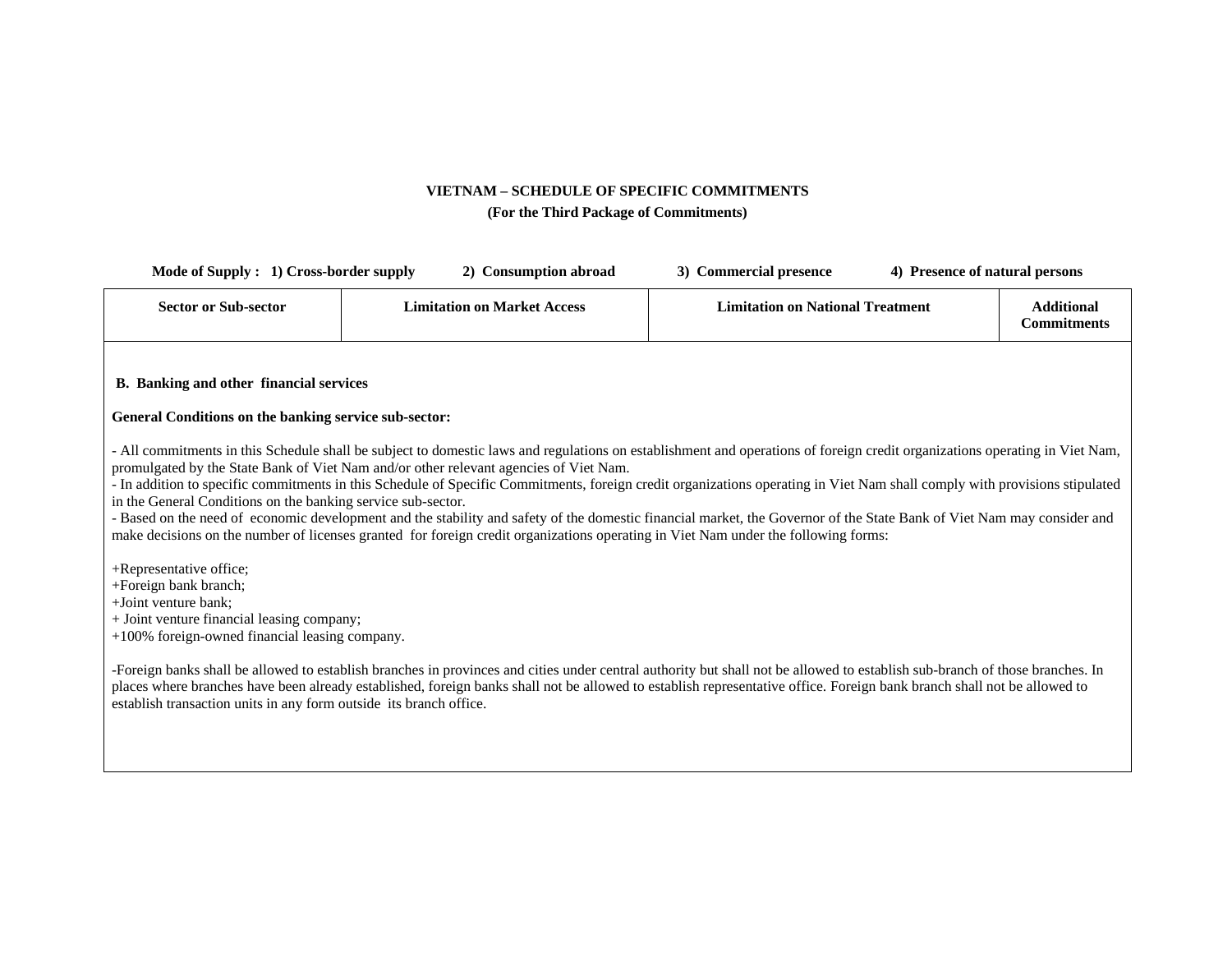| Mode of Supply: 1) Cross-border supply |                                                                                                    | 2) Consumption abroad |                                                                                                                                                  | 3) Commercial presence | 4) Presence of natural persons                                                                                                                                                               |                                         |
|----------------------------------------|----------------------------------------------------------------------------------------------------|-----------------------|--------------------------------------------------------------------------------------------------------------------------------------------------|------------------------|----------------------------------------------------------------------------------------------------------------------------------------------------------------------------------------------|-----------------------------------------|
|                                        | <b>Sector or Sub-sector</b>                                                                        |                       | <b>Limitation on Market Access</b>                                                                                                               |                        | <b>Limitation on National Treatment</b>                                                                                                                                                      | <b>Additional</b><br><b>Commitments</b> |
|                                        |                                                                                                    |                       |                                                                                                                                                  |                        |                                                                                                                                                                                              |                                         |
| a.                                     | Acceptance of deposits or other<br>repayable funds from the public                                 | 1.                    | Unbound                                                                                                                                          |                        | Unbound                                                                                                                                                                                      |                                         |
|                                        |                                                                                                    | 2.                    | Unbound                                                                                                                                          | 2.                     | Unbound                                                                                                                                                                                      |                                         |
| b.                                     | Lending of all types, including<br>consumer credit, mortgage<br>credit, factoring and financing of | 3.                    | None, except General Conditions on the<br>banking service sub-sector and:                                                                        | 3.                     | None, except General Conditions on the banking<br>service sub-sector and:                                                                                                                    |                                         |
| c.                                     | commercial transaction.<br>Financial leasing                                                       |                       | (a) Foreign bank branches, joint-venture<br>banks in Viet Nam are only be<br>permitted to carry out specific<br>operations as specified in their |                        | The conditions for the establishment and<br>(a)<br>operation in Vietnam: branch of foreign bank,<br>joint venture bank, 100% foreign invested<br>financial leasing company and joint venture |                                         |
|                                        | d. All payment and money<br>transmission services, including<br>credit, charge and debit cards,    |                       | operating licenses issued by the<br><b>State Bank of Viet Nam</b>                                                                                |                        | financial leasing company must apply for<br>licenses.                                                                                                                                        |                                         |
|                                        | travelers' cheques and bankers<br>drafts                                                           |                       | Equity participation:<br>(b)                                                                                                                     |                        | The conditions for establishment of a branch of<br>(b)<br>foreign bank in Viet Nam:.                                                                                                         |                                         |
| e.                                     | Guarantees and commitments                                                                         |                       | Vietnam may limit equity<br>(i)<br>participation by foreign credit<br>institutions in equitised                                                  |                        | - The parent bank has total assets of more than<br>US\$ 20 billion at the end of the year prior to                                                                                           |                                         |
|                                        | Money broking                                                                                      |                       | Vietnamese state-owned banks.<br>(ii) Total equity held by foreign                                                                               |                        | application.<br>- Minimum capital granted by its parent bank                                                                                                                                 |                                         |
| g.                                     | Asset management, such as cash<br>or portfolio management, all                                     |                       | institutions and individuals in each<br>Vietnam's joint-stock commercial                                                                         |                        | shall be US\$15 million<br>- Parent bank guarantees, in written form, to<br>undertake all responsibilities and                                                                               |                                         |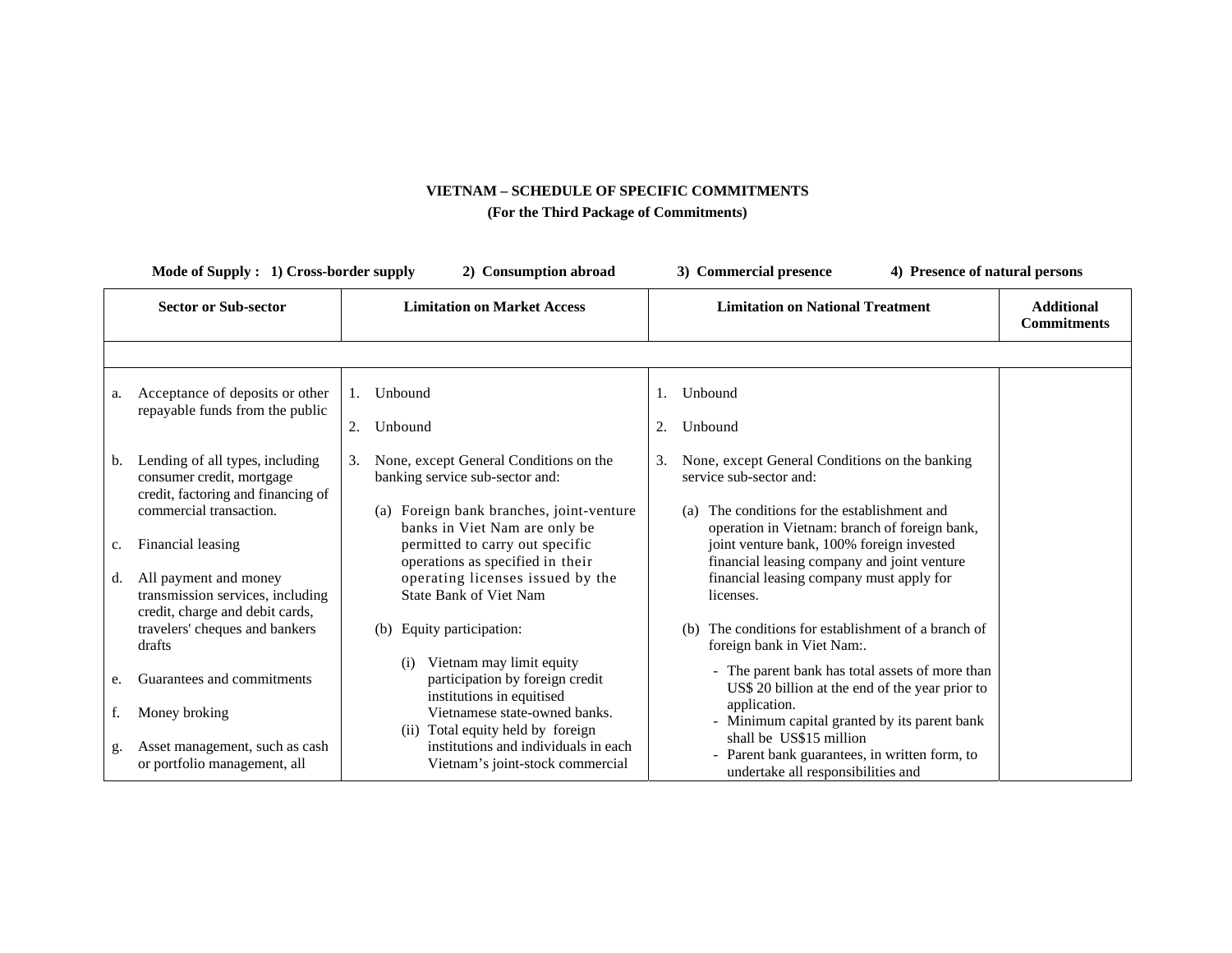| Mode of Supply : 1) Cross-border supply<br>2) Consumption abroad |                                                                                                                                                                                                                                                                                             |                                                                                                                                                            | 3) Commercial presence<br>4) Presence of natural persons                                                                                                                                                                                                                                                                                                                         |                                         |  |
|------------------------------------------------------------------|---------------------------------------------------------------------------------------------------------------------------------------------------------------------------------------------------------------------------------------------------------------------------------------------|------------------------------------------------------------------------------------------------------------------------------------------------------------|----------------------------------------------------------------------------------------------------------------------------------------------------------------------------------------------------------------------------------------------------------------------------------------------------------------------------------------------------------------------------------|-----------------------------------------|--|
|                                                                  | <b>Sector or Sub-sector</b>                                                                                                                                                                                                                                                                 | <b>Limitation on Market Access</b>                                                                                                                         | <b>Limitation on National Treatment</b>                                                                                                                                                                                                                                                                                                                                          | <b>Additional</b><br><b>Commitments</b> |  |
|                                                                  | forms of collective investment<br>management, pension fund<br>management, custodial                                                                                                                                                                                                         | bank may not exceed 30% of the<br>bank's chartered capital.                                                                                                | commitments of its branch in Vietnam.                                                                                                                                                                                                                                                                                                                                            |                                         |  |
|                                                                  | depository and trust services                                                                                                                                                                                                                                                               | (c) A branch of foreign bank is not allowed:                                                                                                               | The conditions for the establishment of a joint<br>(c)<br>venture bank are:                                                                                                                                                                                                                                                                                                      |                                         |  |
| h.                                                               | Settlement and clearing services<br>for financial assets, including<br>securities, derivative products,<br>and other negotiable instruments                                                                                                                                                 | - to place automatic teller machines at<br>locations other than its branch office.<br>- to connect to the automatic teller<br>machine network unless being | - The parent bank has total assets of more than<br>US\$ 10 billion at the end of the year prior to<br>application.<br>- Legal capital of the joint venture bank must                                                                                                                                                                                                             |                                         |  |
| i.                                                               | Advisory, intermediation and<br>other auxiliary financial services<br>on all activities listed from (a) to<br>(k), including credit reference<br>and analysis, investment and<br>portfolio research and advice,<br>advice on acquisitions and on<br>corporate restructuring and<br>strategy | approved by the State Bank of Viet<br>Nam on a case by case basis.                                                                                         | be US\$10 million.<br>- Capital contribution of one or more foreign<br>parties in a joint venture bank shall not be<br>less than 30% and not be more than 50% of<br>the chartered capital of the joint venture<br>bank.<br>The conditions for the establishment of 100%<br>(d)<br>foreign invested financial leasing company and<br>joint-venture financial leasing company are: |                                         |  |
| j.                                                               | Provision and transfer of<br>financial information, software<br>by providers of other financial<br>services                                                                                                                                                                                 |                                                                                                                                                            | - The foreign credit institution has total assets<br>of more than US\$ 10 billion at the end of the<br>year prior to application.<br>- Minimum legal capital shall be US\$5                                                                                                                                                                                                      |                                         |  |
| k.                                                               | Trading for own account or for                                                                                                                                                                                                                                                              |                                                                                                                                                            | million.                                                                                                                                                                                                                                                                                                                                                                         |                                         |  |